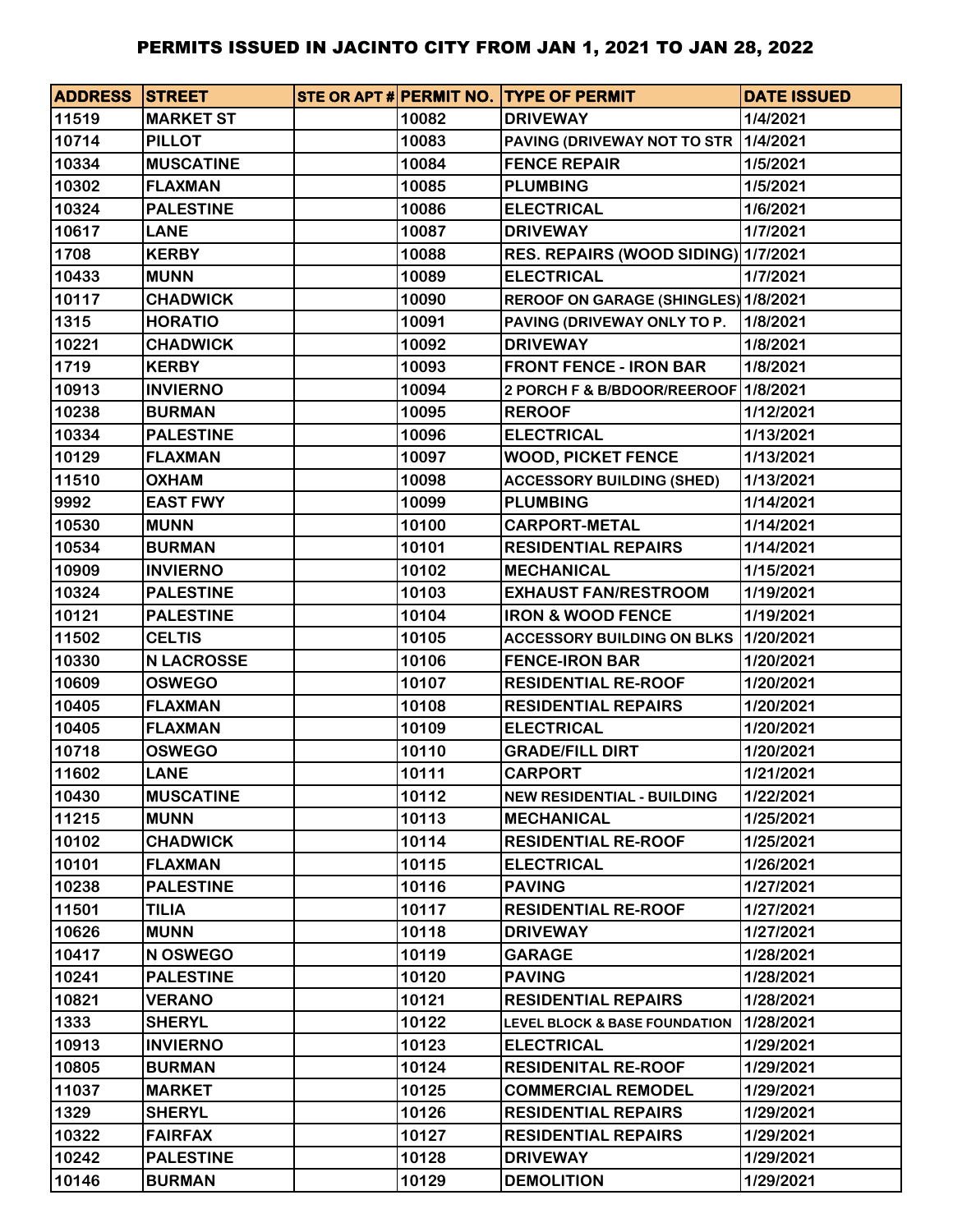| 10146 | <b>BURMAN</b>    |     | 10130 | <b>NEW RESIDENTIAL - BUILDING</b>      | 1/29/2021 |
|-------|------------------|-----|-------|----------------------------------------|-----------|
| 10434 | <b>BURMAN</b>    |     | 10131 | <b>PLUMBING</b>                        | 1/29/2021 |
| 1106  | <b>HOLLAND</b>   |     | 10132 | <b>FENCE</b>                           | 1/29/2021 |
| 10910 | <b>WIGGINS</b>   |     | 10133 | <b>MECHANICAL ADITIONS</b>             | 2/1/2021  |
| 10430 | <b>MUSCATINE</b> |     | 10134 | <b>PLUMBING</b>                        | 2/2/2021  |
| 11506 | <b>LANE</b>      |     | 10135 | <b>FENCE</b>                           | 2/3/2021  |
| 10146 | <b>FAIRFAX</b>   |     | 10136 | <b>PLUMBING</b>                        | 2/3/2021  |
| 10142 | <b>FAIRFAX</b>   |     | 10137 | <b>4FT CHAIN LINK FENCE&amp;SIDE W</b> | 2/3/2021  |
| 10225 | <b>FLAXMAN</b>   |     | 10138 | <b>PLUMBING</b>                        | 2/3/2021  |
| 1407  | <b>MERCURY</b>   |     | 10139 | <b>SIGN</b>                            | 2/3/2021  |
| 11450 | <b>EAST FWY</b>  |     | 10140 | <b>PAVING</b>                          | 2/4/2021  |
| 10434 | <b>BURMAN</b>    |     | 10141 | <b>ELECTRICAL</b>                      | 2/4/2021  |
| 10410 | <b>NORVIC</b>    |     | 10142 | <b>ELECTRICAL</b>                      | 2/5/2021  |
| 10322 | <b>WIGGINS</b>   |     | 10143 | <b>REPLACE WINDOWS</b>                 | 2/8/2021  |
| 1402  | <b>HOLLAND</b>   |     | 10144 | <b>FIRE SUPPRESSION SYSTEM</b>         | 2/8/2021  |
| 1109  | <b>MERCURY</b>   |     | 10145 | <b>COMMERCIAL DRIVEWAY</b>             | 2/8/2021  |
| 1002  | <b>MERCURY</b>   |     | 10146 | <b>COMMERCIAL BLDG.</b>                | 2/8/2021  |
| 10713 | <b>CHADWICK</b>  |     | 10147 | <b>PLUMBING</b>                        | 2/9/2021  |
| 10525 | <b>BURMAN</b>    |     | 10148 | NEW RESIDENTIAL - BUILDING 2/9/2021    |           |
| 10414 | <b>BURMAN</b>    |     | 10149 | <b>FENCE</b>                           | 2/9/2021  |
| 931   | <b>MERCURY</b>   |     | 10150 | <b>STUCCO SIDING</b>                   | 2/9/2021  |
| 1710  | <b>BELIN</b>     |     | 10151 | <b>DRIVEWAY</b>                        | 2/10/2021 |
| 11102 | <b>EAST FWY</b>  | B   | 10152 | <b>ELECTRICAL</b>                      | 2/11/2021 |
| 10925 | <b>MUSCATINE</b> |     | 10153 | SOLAR PANEL INSTALLATION 2/11/2021     |           |
| 10925 | <b>MUSCATINE</b> |     | 10154 | <b>ELECTRICAL</b>                      | 2/11/2021 |
| 10110 | <b>NORVIC</b>    |     | 10155 | <b>RESIDENTIAL RE-ROOF</b>             | 2/11/2021 |
| 1406  | <b>HORATIO</b>   | 1/2 | 10156 | <b>ELECTRICAL</b>                      | 2/12/2021 |
| 10709 | <b>NORVIC</b>    |     | 10157 | <b>CARPORT</b>                         | 2/12/2021 |
| 10237 | <b>MARKET</b>    |     | 10158 | <b>FIRE SPRINKLER SYSTEM</b>           | 2/12/2021 |
| 1626  | <b>JENNIFER</b>  |     | 10159 | <b>CARPORT</b>                         | 2/12/2021 |
| 10634 | <b>CHADWICK</b>  |     | 10160 | <b>STORAGE BLDG, PORCH CARPORT</b>     | 2/19/2021 |
| 10620 | <b>OSWEGO</b>    |     | 10161 | <b>PLUMBING</b>                        | 2/19/2021 |
| 10341 | <b>S OSWEGO</b>  |     | 10162 | <b>PLUMBING</b>                        | 2/22/2021 |
| 10603 | <b>LACROSSE</b>  |     | 10163 | <b>PLUMBING</b>                        | 2/22/2021 |
| 10826 | <b>MUSCATINE</b> |     | 10164 | <b>FENCE-WOOD</b>                      | 2/22/2021 |
| 11022 | <b>INVIERNO</b>  |     | 10165 | <b>PAVING</b>                          | 2/22/2021 |
| 10918 | <b>PALESTINE</b> |     | 10166 | <b>PAVING</b>                          | 2/24/2021 |
| 10809 | <b>VERANO</b>    |     | 10167 | <b>ELECTRICAL</b>                      | 2/24/2021 |
| 10149 | <b>NORVIC</b>    |     | 10168 | <b>PLUMBING</b>                        | 2/24/2021 |
| 10121 | <b>FLAXMAN</b>   |     | 10169 | <b>PLUMBING</b>                        | 2/25/2021 |
| 10822 | <b>BURMAN</b>    |     | 10170 | <b>PLUMBING</b>                        | 2/25/2021 |
| 10422 | S OSWEGO         |     | 10171 | <b>RESIDENTIAL REPAIR</b>              | 2/25/2021 |
| 1713  | <b>CHAZEN</b>    |     | 10172 | <b>RESIDENTIAL RE-ROOF</b>             | 3/1/2021  |
| 10341 | <b>LANE</b>      |     | 10173 | <b>ELECTRICAL</b>                      | 3/1/2021  |
| 10433 | <b>CHADWICK</b>  |     | 10174 | <b>RESIDENTIAL RE-ROOF</b>             | 3/1/2021  |
| 10934 | <b>LANE</b>      |     | 10175 | <b>RESIDENTIAL REPAIR</b>              | 3/1/2021  |
| 10825 | <b>INVIERNO</b>  |     | 10176 | <b>ELECTRICAL</b>                      | 3/2/2021  |
| 10134 | <b>PALESTINE</b> |     | 10177 | <b>RESIDENTIAL REPAIR</b>              | 3/2/2021  |
| 10110 | <b>PILLOT</b>    |     | 10178 | <b>DRIVEWAY</b>                        | 3/2/2021  |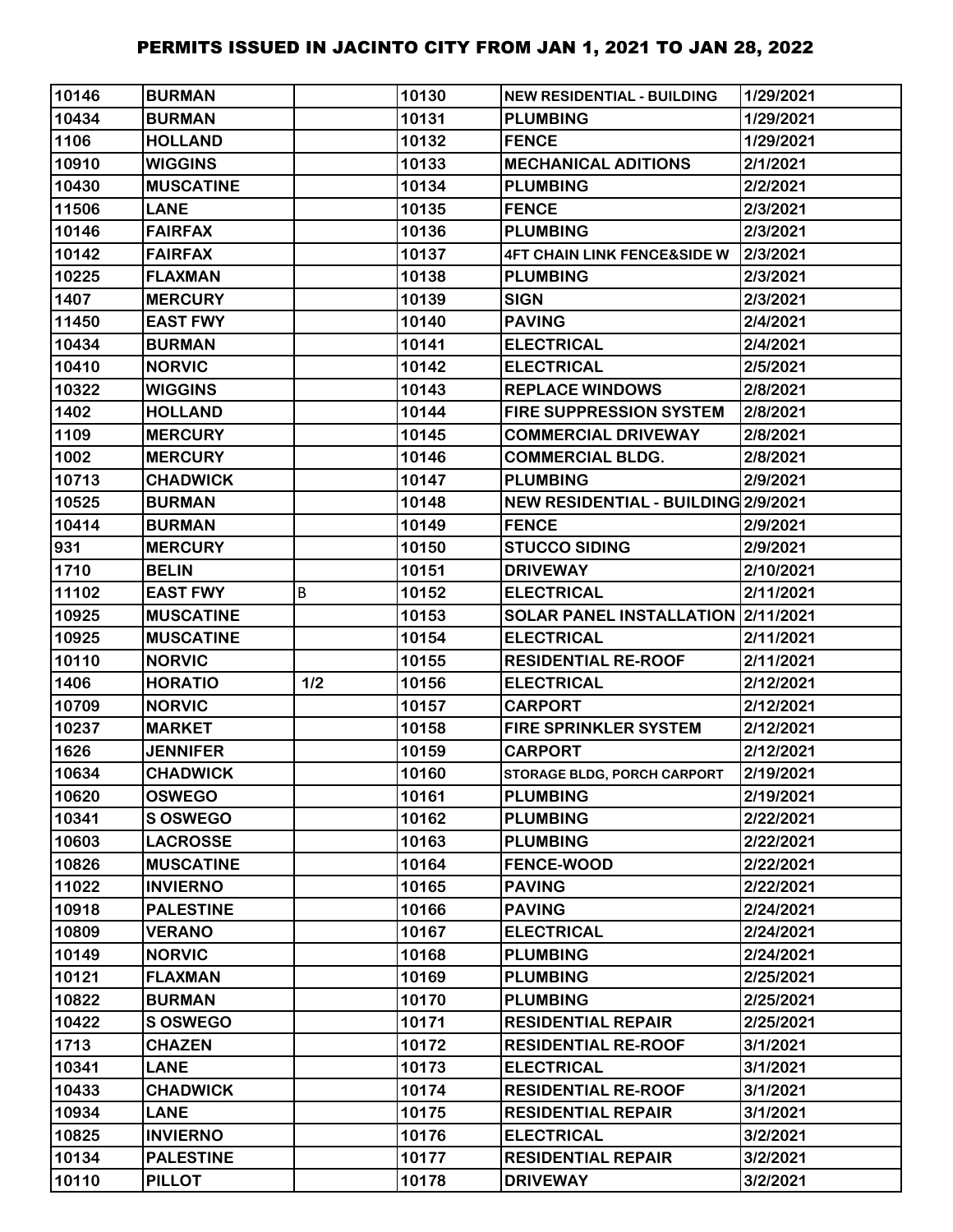| 10341 | S OSWEGO          | 10179 | <b>PLUMBING</b>                        | 3/2/2021  |
|-------|-------------------|-------|----------------------------------------|-----------|
| 10822 | <b>BURMAN</b>     | 10180 | <b>HOUSE DEMOLITION</b>                | 3/2/2021  |
| 1109  | <b>SIESTA</b>     | 10181 | <b>ELECTRICAL</b>                      | 3/3/2021  |
| 1114  | <b>DACUS</b>      | 10182 | <b>PORCH &amp; RES. REPAIRS</b>        | 3/3/2021  |
| 10146 | <b>BURMAN</b>     | 10183 | <b>WATER &amp; SEWER DISCONNECT</b>    | 3/4/2021  |
| 11602 | <b>LANE</b>       | 10184 | <b>DRIVEWAY AND PAVING</b>             | 3/4/2021  |
| 10222 | <b>FAIRFAX</b>    | 10186 | <b>PLUMBING</b>                        | 3/4/2021  |
| 11450 | <b>EAST FWY</b>   | 10187 | <b>ELECTRICAL</b>                      | 3/5/2021  |
| 1705  | <b>SERPENTINE</b> | 10188 | <b>FENCE</b>                           | 3/5/2021  |
| 931   | <b>MERCURY</b>    | 10189 | <b>DRIVEWAY</b>                        | 3/5/2021  |
| 10313 | <b>CHADWICK</b>   | 10190 | <b>DRIVEWAY</b>                        | 3/5/2021  |
| 10922 | <b>LACROSSE</b>   | 10191 | <b>DRIVEWAY</b>                        | 3/5/2021  |
| 11605 | <b>LANE</b>       | 10192 | <b>FENCE</b>                           | 3/5/2021  |
| 10925 | <b>MUSCATINE</b>  | 10193 | <b>ELECTRICAL</b>                      | 3/8/2021  |
| 10209 | <b>CHADWICK</b>   | 10194 | <b>PAVING</b>                          | 3/8/2021  |
| 10346 | <b>MUNN</b>       | 10195 | <b>METAL CARPORT</b>                   | 3/8/2021  |
| 10614 | <b>MUSCATINE</b>  | 10196 | <b>DRIVEWAY</b>                        | 3/8/2021  |
| 10913 | <b>OSWEGO</b>     | 10197 | <b>PLUMBING</b>                        | 3/8/2021  |
| 11505 | <b>OGLESBY</b>    | 10198 | <b>RESIDENTIAL ADD.</b>                | 3/10/2021 |
| 9990  | <b>EAST FWY</b>   | 10199 | <b>PLUMBING FIRE LI</b>                | 3/10/2021 |
| 9990  | <b>EAST FWY</b>   | 10200 | <b>PLUMBING</b>                        | 3/10/2021 |
| 10346 | <b>CHADWICK</b>   | 10201 | <b>FENCE</b>                           | 3/10/2021 |
| 10102 | <b>BURMAN</b>     | 10202 | <b>PLUMBING</b>                        | 3/11/2021 |
| 10134 | <b>BURMAN</b>     | 10203 | <b>DRIVEWAY</b>                        | 3/11/2021 |
| 1506  | <b>CHESTON</b>    | 10204 | <b>NEW RESIDENTIAL</b>                 | 3/11/2021 |
| 10906 | <b>FLAXMAN</b>    | 10205 | <b>REPLACE SIDING &amp;</b>            | 3/12/2021 |
| 10620 | <b>OSWEGO</b>     | 10206 | <b>RES. REP.-DAMAGE</b>                | 3/12/2021 |
| 11519 | <b>MARKET ST</b>  | 10207 | 6' FENCE                               | 3/12/2021 |
| 10614 | <b>MUSCATINE</b>  | 10208 | DRIVEWAY AND SIDEWALK                  | 3/12/2021 |
| 10137 | <b>CHADWICK</b>   | 10209 | <b>PAVING</b>                          | 3/12/2021 |
| 10410 | <b>N LACROSSE</b> | 10210 | <b>RESIDENTIAL REPAIRS-SIDING</b>      | 3/15/2021 |
| 10245 | <b>FLAXMAN</b>    | 10211 | ACCESSORY BUILDING-SHED ON 3/15/2021   |           |
| 10910 | <b>FLAXMAN</b>    | 10212 | REPLACE SIDING AND WINDOWS 3/16/2021   |           |
| 10417 | <b>S OSWEGO</b>   | 10213 | <b>CARPORT</b>                         | 3/16/2021 |
| 10626 | <b>CHADWICK</b>   | 10214 | <b>RESIDENTIAL REPAIRS</b>             | 3/16/2021 |
| 931   | <b>MERCURY</b>    | 10215 | <b>COMMERCIAL DRIVEWAY ON DACU</b>     | 3/16/2021 |
| 10620 | <b>OSWEGO</b>     | 10216 | <b>PLUMBING</b>                        | 3/16/2021 |
| 10925 | <b>WIGGINS</b>    | 10217 | <b>PLUMBING</b>                        | 3/17/2021 |
| 10338 | <b>MUNN</b>       | 10218 | <b>DRIVEWAY</b>                        | 3/17/2021 |
| 10602 | <b>FAIRFAX</b>    | 10219 | <b>RESD REPAIRS- SIDING&amp; WINDO</b> | 3/17/2021 |
| 10413 | <b>CHADWICK</b>   | 10220 | <b>REROOF OF GARAGE</b>                | 3/18/2021 |
| 11519 | <b>MARKET ST</b>  | 10221 | <b>MECHANICAL</b>                      | 3/19/2021 |
| 10118 | <b>CHADWICK</b>   | 10222 | <b>FENCE</b>                           | 3/19/2021 |
| 10426 | <b>PALESTINE</b>  | 10223 | <b>RESIDENTIAL REPAIRS</b>             | 3/19/2021 |
| 1533  | <b>JENNIFER</b>   | 10224 | <b>RESIDENTIAL REPAIRS</b>             | 3/19/2021 |
| 1618  | <b>JENNIFER</b>   | 10225 | <b>RESIDENTIAL REPAIRS</b>             | 3/22/2021 |
| 10341 | <b>S OSWEGO</b>   | 10226 | <b>ELECTRICAL</b>                      | 3/22/2021 |
| 1521  | <b>SERPENTINE</b> | 10227 | <b>PLUMBING</b>                        | 3/22/2021 |
| 11510 | <b>OXHAM</b>      | 10228 | <b>ELECTRICAL</b>                      | 3/22/2021 |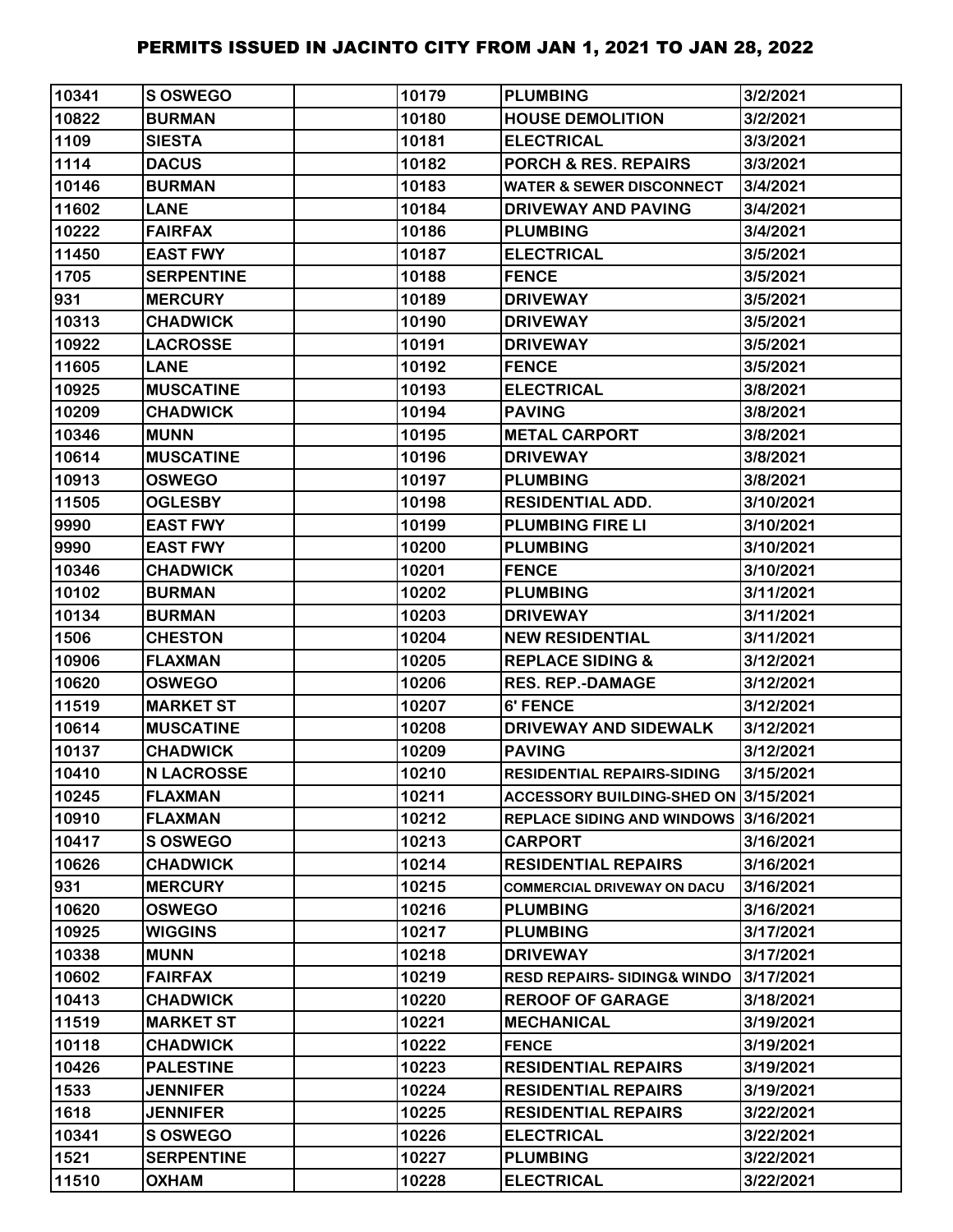| 10509 | <b>LANE</b>      | 10229 | <b>FENCE-METAL</b>                        | 3/23/2021 |
|-------|------------------|-------|-------------------------------------------|-----------|
| 11026 | <b>MUSCATINE</b> | 10230 | <b>RESIDENTIAL REPAIRS</b>                | 3/23/2021 |
| 10626 | <b>GARBER</b>    | 10231 | <b>DRIVEWAY</b>                           | 3/24/2021 |
| 10934 | <b>OSWEGO</b>    | 10232 | <b>PAVING</b>                             | 3/24/2021 |
| 1613  | <b>CASPERSON</b> | 10233 | <b>RESIDENTIAL REPAIRS-WINDOWS</b>        | 3/25/2021 |
| 10121 | <b>CHADWICK</b>  | 10234 | <b>RESIDENTIAL REPAIRS-WINDOWS</b>        | 3/25/2021 |
| 10229 | <b>NORVIC</b>    | 10235 | <b>PLUMBING</b>                           | 3/25/2021 |
| 10205 | <b>CHADWICK</b>  | 10236 | <b>ELECTRICAL</b>                         | 3/26/2021 |
| 10146 | <b>BURMAN</b>    | 10237 | <b>PLUMBING</b>                           | 3/29/2021 |
| 11026 | <b>LACROSSE</b>  | 10238 | <b>RESIDENTIAL RE-ROOF</b>                | 3/29/2021 |
| 11602 | <b>OXHAM</b>     | 10239 | <b>PAVING</b>                             | 3/29/2021 |
| 1709  | <b>CASPERSON</b> | 10240 | <b>ACCESSORY BUILDING-SHED</b>            | 3/30/2021 |
| 1709  | <b>CASPERSON</b> | 10241 | <b>MECHANICAL</b>                         | 3/30/2021 |
| 11505 | <b>OXHAM</b>     | 10242 | <b>CARPORT</b>                            | 3/30/2021 |
| 10122 | <b>PALESTINE</b> | 10243 | <b>RESIDENTIAL RE-ROOF</b>                | 3/30/2021 |
| 1109  | <b>MERCURY</b>   | 10244 | <b>FENCE</b>                              | 3/30/2021 |
| 10238 | <b>NORVIC</b>    | 10245 | <b>REPLACE SIDING</b>                     | 3/31/2021 |
| 10706 | <b>LANE</b>      | 10246 | <b>DRIVEWAY</b>                           | 4/1/2021  |
| 10617 | <b>MUSCATINE</b> | 10247 | <b>BLOCK AND BASE LEVEL</b>               | 4/1/2021  |
| 1713  | <b>CASPERSON</b> | 10248 | <b>DRIVEWAY</b>                           | 4/1/2021  |
| 10310 | <b>WIGGINS</b>   | 10249 | <b>PAVING</b>                             | 4/1/2021  |
| 11519 | <b>MARKET ST</b> | 10250 | <b>PLUMBING</b>                           | 4/5/2021  |
| 11001 | <b>MUSCATINE</b> | 10251 | <b>ELECTRICAL</b>                         | 4/5/2021  |
| 11005 | <b>MUSCATINE</b> | 10252 | <b>ELECTRICAL</b>                         | 4/5/2021  |
| 1610  | <b>CASPERSON</b> | 10253 | <b>DRIVEWAY</b>                           | 4/5/2021  |
| 10602 | <b>WIGGINS</b>   | 10254 | <b>FENCE AND REPLACE SIDING 14/6/2021</b> |           |
| 1702  | <b>CHESTON</b>   | 10255 | <b>REROOF</b>                             | 4/6/2021  |
| 10505 | <b>CHADWICK</b>  | 10256 | <b>DRIVEWAY</b>                           | 4/6/2021  |
| 10314 | <b>EAST FWY</b>  | 10257 | <b>ELECTRICAL</b>                         | 4/6/2021  |
| 11510 | <b>FLAXMAN</b>   | 10258 | <b>PLUMBING</b>                           | 4/6/2021  |
| 10802 | <b>MUSCATINE</b> | 10259 | <b>DRIVEWAY</b>                           | 4/7/2021  |
| 10241 | <b>PALESTINE</b> | 10260 | <b>RESIDENTIAL REPAIRS</b>                | 4/7/2021  |
| 10121 | <b>CHADWICK</b>  | 10261 | <b>RES-REMODEL</b>                        | 4/8/2021  |
| 1626  | <b>JENNIFER</b>  | 10263 | <b>ELECTRICAL</b>                         | 4/8/2021  |
| 10521 | <b>NORVIC</b>    | 10264 | <b>FOUNDATION LEVEL</b>                   | 4/9/2021  |
| 10117 | <b>RUMAR</b>     | 10265 | <b>ACCESSORY BLDG</b>                     | 4/9/2021  |
| 10930 | <b>BURMAN</b>    | 10266 | <b>FENCE</b>                              | 4/9/2021  |
| 10510 | <b>WIGGINS</b>   | 10267 | <b>RESIDENTIAL REPAIRS</b>                | 4/9/2021  |
| 10425 | <b>WIGGINS</b>   | 10268 | <b>FENCE</b>                              | 4/9/2021  |
| 1709  | <b>CASPERSON</b> | 10269 | <b>ELECTRICAL</b>                         | 4/12/2021 |
| 10606 | <b>WIGGINS</b>   | 10270 | <b>DRIVEWAY</b>                           | 4/12/2021 |
| 1702  | <b>JENNIFER</b>  | 10271 | <b>PLUMBING</b>                           | 4/12/2021 |
| 10405 | <b>MUSCATINE</b> | 10272 | <b>WOOD FENCE</b>                         | 4/12/2021 |
| 10629 | <b>FLAXMAN</b>   | 10273 | <b>SHED REPAIRS</b>                       | 4/12/2021 |
| 10205 | <b>PILLOT</b>    | 10274 | <b>CHAINLINK &amp; WOOD FENCE</b>         | 4/12/2021 |
| 10138 | <b>PILLOT</b>    | 10275 | <b>DRIVEWAY</b>                           | 4/13/2021 |
| 10425 | <b>BURMAN</b>    | 10276 | <b>DRIVEWAY</b>                           | 4/13/2021 |
| 1606  | <b>JENNIFER</b>  | 10277 | <b>REROOF</b>                             | 4/13/2021 |
| 10511 | <b>LACROSSE</b>  | 10278 | <b>COMM. REMODEL</b>                      | 4/14/2021 |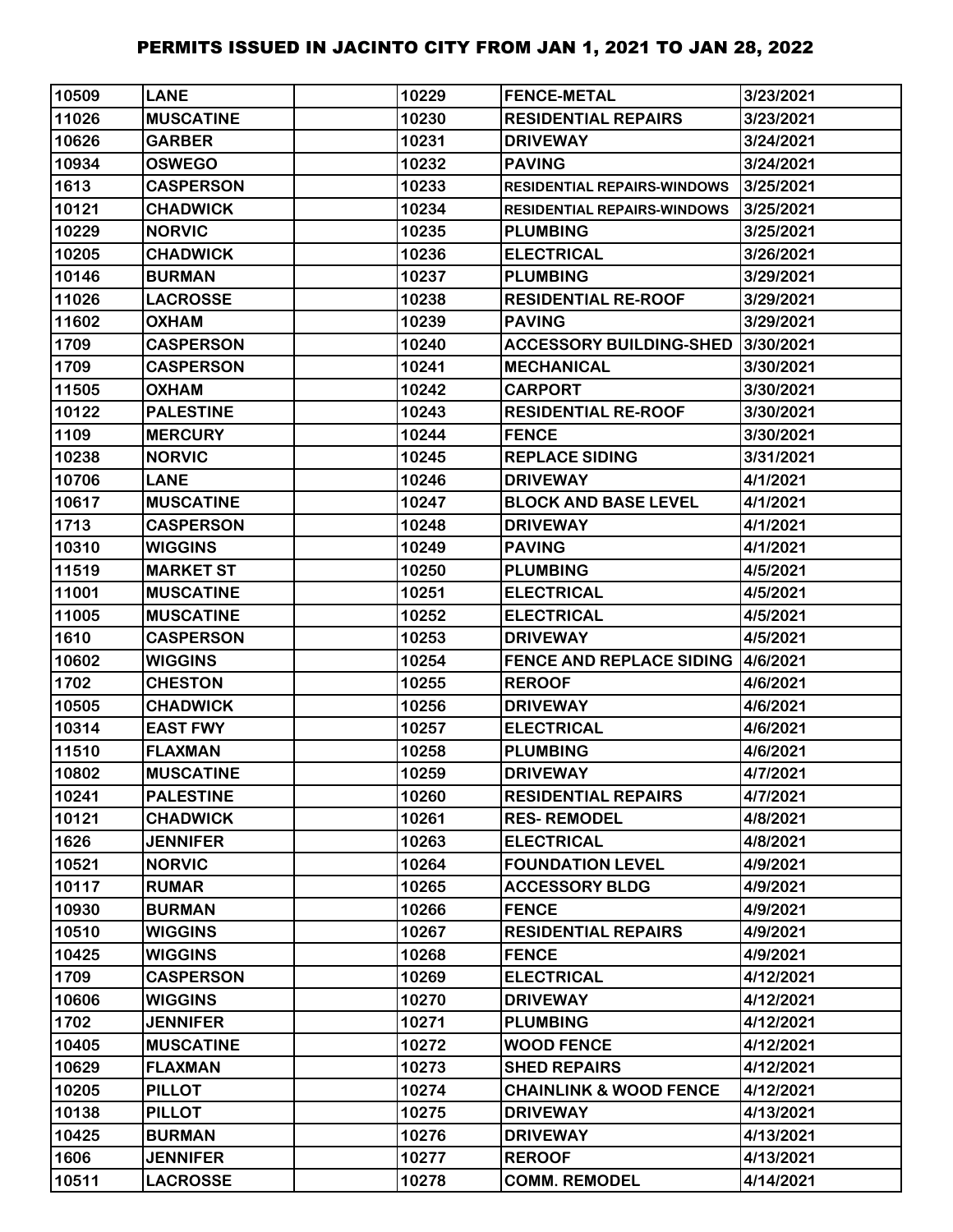| 10511 | <b>LACROSSE</b>  | TB1685-33/3410279 |       | <b>COMM. REMODEL</b>               | 4/14/2021 |
|-------|------------------|-------------------|-------|------------------------------------|-----------|
| 10511 | <b>LACROSSE</b>  | TB1685-33/3410280 |       | <b>COMM. REMODEL</b>               | 4/14/2021 |
| 10511 | <b>LACROSSE</b>  | TB272-31/32 10281 |       | <b>COMM. REMODEL</b>               | 4/14/2021 |
| 10511 | <b>LACROSSE</b>  | TB272-31/32 10282 |       | <b>COMM. REMODEL</b>               | 4/14/2021 |
| 10511 | <b>LACROSSE</b>  | TB243-29/30 10283 |       | <b>COMM. REMODEL</b>               | 4/14/2021 |
| 10511 | <b>LACROSSE</b>  | TB243-29/30 10284 |       | <b>COMM. REMODEL</b>               | 4/14/2021 |
| 10511 | <b>LACROSSE</b>  |                   | 10285 | <b>COMM. REMODEL</b>               | 4/14/2021 |
| 10511 | <b>LACROSSE</b>  | 27/28             | 10286 | <b>COMM. REMODEL</b>               | 4/14/2021 |
| 10511 | <b>LACROSSE</b>  | TB900-26          | 10287 | <b>COMM. REMODEL</b>               | 4/14/2021 |
| 10511 | <b>LACROSSE</b>  | TB900-26          | 10288 | <b>COMM. REMODEL</b>               | 4/14/2021 |
| 10511 | <b>LACROSSE</b>  | TB2457-39/4010289 |       | <b>COMM. REMODEL</b>               | 4/14/2021 |
| 10918 | <b>VERANO</b>    |                   | 10290 | <b>REROOF</b>                      | 4/15/2021 |
| 10905 | <b>VERANO</b>    |                   | 10291 | <b>METAL CARPORT</b>               | 4/15/2021 |
| 11515 | <b>MARKET</b>    |                   | 10292 | <b>MECHANICAL</b>                  | 4/15/2021 |
| 1610  | <b>BURMAN</b>    |                   | 10293 | <b>RES.REPAIRS</b>                 | 4/15/2021 |
| 1317  | <b>BELIN</b>     |                   | 10294 | <b>INGROUND POOL</b>               | 4/16/2021 |
| 10201 | <b>FLAXMAN</b>   |                   | 10295 | <b>WOOD-FENCE</b>                  | 4/16/2021 |
| 10714 | <b>PILLOT</b>    |                   | 10296 | <b>WOOD FENCE</b>                  | 4/16/2021 |
| 10118 | <b>WIGGINS</b>   |                   | 10297 | <b>RES.REPAIRS</b>                 | 4/19/2021 |
| 10213 | <b>NORVIC</b>    |                   | 10298 | <b>PLUMBING</b>                    | 4/19/2021 |
| 1335  | <b>HORATIO</b>   |                   | 10299 | <b>DEMO.SHED</b>                   | 4/19/2021 |
| 1734  | <b>BELIN</b>     |                   | 10300 | <b>DRIVEWAY</b>                    | 4/20/2021 |
| 1717  | <b>JENNIFER</b>  |                   | 10302 | PATIO, ROOF DECK STRUCTUH4/20/2021 |           |
| 1506  | <b>CHESTON</b>   |                   | 10303 | <b>PLUMBING</b>                    | 4/21/2021 |
| 10146 | <b>BURMAN</b>    |                   | 10304 | <b>MECHANICAL</b>                  | 4/21/2021 |
| 10202 | <b>PALESTINE</b> |                   | 10305 | <b>FENCE</b>                       | 4/21/2021 |
| 10330 | <b>MUNN</b>      |                   | 10306 | <b>RESIDENTIAL RE-ROOF</b>         | 4/21/2021 |
| 10409 | <b>BURMAN</b>    |                   | 10307 | <b>PLUMBING</b>                    | 4/22/2021 |
| 11502 | <b>CELTIS</b>    |                   | 10308 | <b>DRIVEWAY</b>                    | 4/23/2021 |
| 1526  | <b>BELIN</b>     |                   | 10309 | <b>DRIVEWAY</b>                    | 4/23/2021 |
| 10146 | <b>BURMAN</b>    |                   | 10310 | <b>ELECTRICAL</b>                  | 4/23/2021 |
| 1702  | <b>JENNIFER</b>  |                   | 10311 | <b>MECHANICAL</b>                  | 4/23/2021 |
| 10441 | N OSWEGO         |                   | 10312 | <b>REPLACE SIDING &amp; TRIM</b>   | 4/23/2021 |
| 11020 | <b>BURMAN</b>    |                   | 10313 | <b>PLUMBING</b>                    | 4/27/2021 |
| 10122 | <b>BURMAN</b>    |                   | 10315 | <b>RESIDENTIAL RE-ROOF</b>         | 4/27/2021 |
| 921   | <b>AKRON</b>     |                   | 10316 | <b>RIGHT OF WAY</b>                | 4/27/2021 |
| 11519 | <b>MARKET ST</b> |                   | 10317 | <b>RIGHT OF WAY</b>                | 4/27/2021 |
| 10401 | <b>MUNN</b>      |                   | 10318 | <b>RESIDENTIAL RE-ROOF</b>         | 4/27/2021 |
| 11519 | <b>MARKET ST</b> |                   | 10319 | <b>PLUMBING</b>                    | 4/29/2021 |
| 10409 | <b>BURMAN</b>    |                   | 10320 | <b>DEMOLITION</b>                  | 4/29/2021 |
| 931   | <b>MERCURY</b>   |                   | 10321 | <b>COMMERCIAL REMODEL</b>          | 5/3/2021  |
| 11602 | <b>SEAGRAM</b>   |                   | 10322 | RES.REP.(ROOF & B.PORCH FH5/3/2021 |           |
| 11505 | <b>OXHAM</b>     |                   | 10323 | <b>DRIVEWAY, PAVING &amp; GATE</b> | 5/3/2021  |
| 10237 | <b>MARKET</b>    |                   | 10324 | <b>PLUMBING</b>                    | 5/4/2021  |
| 1625  | <b>JENNIFER</b>  |                   | 10325 | <b>PLUMBING</b>                    | 5/4/2021  |
| 1506  | <b>CHESTON</b>   |                   | 10326 | <b>MECHANICAL</b>                  | 5/4/2021  |
| 10529 | <b>LACROSSE</b>  |                   | 10327 | <b>ELECTRICAL</b>                  | 5/4/2021  |
| 1434  | <b>HORATIO</b>   |                   | 10328 | <b>PLUMBING</b>                    | 5/4/2021  |
| 10425 | <b>CHADWICK</b>  |                   | 10329 | <b>DRIVEWAY</b>                    | 5/4/2021  |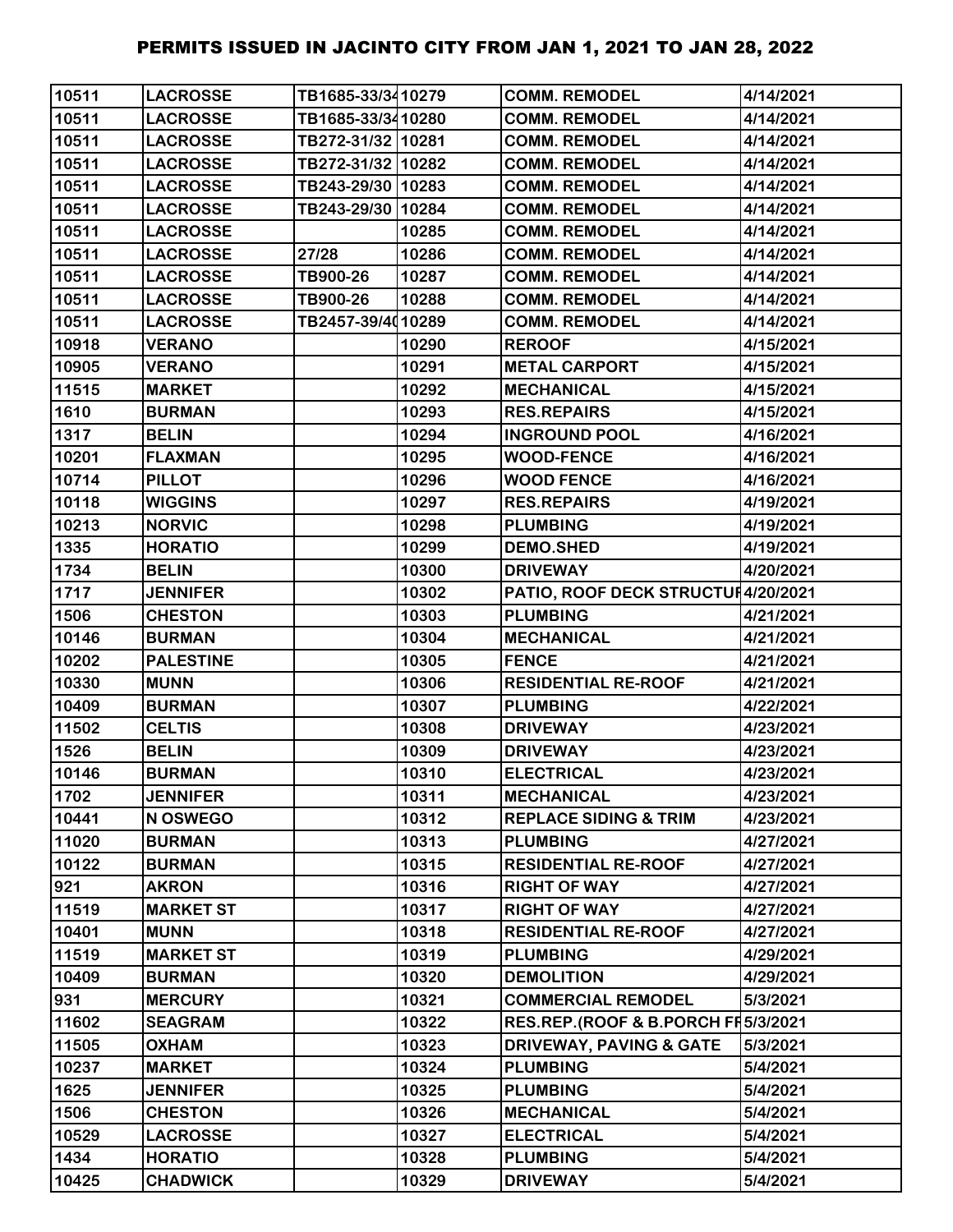| 10606           | <b>WIGGINS</b>    | 10330 | <b>FENCE</b>                             | 5/4/2021  |
|-----------------|-------------------|-------|------------------------------------------|-----------|
| 10938           | <b>LACROSSE</b>   | 10331 | <b>RESIDENTIAL - REMODEL</b>             | 5/5/2021  |
| 10638           | <b>FAIRFAX</b>    | 10332 | <b>FENCE-WOOD</b>                        | 5/5/2021  |
| 10702           | <b>NORVIC</b>     | 10333 | <b>REROOF</b>                            | 5/6/2021  |
| 10201           | <b>PALESTINE</b>  | 10334 | <b>RESIDENTIAL REPAIRS</b>               | 5/6/2021  |
| 10706           | <b>FLAXMAN</b>    | 10335 | <b>PAVING</b>                            | 5/6/2021  |
| 11030           | <b>VERANO</b>     | 10336 | <b>RESIDENTIAL RE-ROOF</b>               | 5/6/2021  |
| 10505           | <b>PALESTINE</b>  | 10337 | <b>FENCE &amp; GATE</b>                  | 5/6/2021  |
| 10319           | <b>PALESTINE</b>  | 10338 | COM REMODEL-REROOF & PAINT 5/7/2021      |           |
| 1426            | <b>HORATIO</b>    | 10339 | <b>DEMOLITION-SHED</b>                   | 5/7/2021  |
| 10534           | <b>PALESTINE</b>  | 10340 | <b>FENCE-GATE</b>                        | 5/7/2021  |
| 10610           | <b>BURMAN</b>     | 10341 | RES. ADDITION(BEDROOM-ON SL 5/11/2021    |           |
| 1506            | <b>CHESTON</b>    | 10342 | <b>ELECTRICAL</b>                        | 5/11/2021 |
| 11505           | <b>OGLESBY</b>    | 10343 | <b>ELECTRICAL</b>                        | 5/11/2021 |
| 10714           | <b>GARBER LN</b>  | 10344 | <b>NEW WINDOWS</b>                       | 5/12/2021 |
| 10102           | <b>FAIRFAX</b>    | 10345 | <b>ACCESSORY BUILDING</b>                | 5/12/2021 |
| 10434           | <b>PILLOT</b>     | 10346 | <b>ELECTRICAL</b>                        | 5/13/2021 |
| 10918           | <b>FLAXMAN</b>    | 10347 | <b>4FT TALL PICKET FENCE</b>             | 5/13/2021 |
| 10345           | <b>N LACROSSE</b> | 10348 | <b>RESIDENTIAL RE-ROOF</b>               | 5/13/2021 |
| 10237           | <b>MARKET</b>     | 10349 | <b>MECHANICAL</b>                        | 5/14/2021 |
| 1702            | <b>JENNIFER</b>   | 10350 | <b>DRIVEWAY</b>                          | 5/14/2021 |
| 11518           | <b>CELTIS</b>     | 10351 | <b>PLUMBING</b>                          | 5/14/2021 |
| 10209           | <b>RUMAR</b>      | 10352 | <b>GAZEBO</b>                            | 5/14/2021 |
| 11009           | <b>WIGGINS</b>    | 10353 | <b>PLUMBING</b>                          | 5/17/2021 |
| 10433           | <b>LANE</b>       | 10354 | <b>LEVEL BLOCK &amp; BASE FOUNDATION</b> | 5/17/2021 |
| 10501           | <b>WIGGINS</b>    | 10355 | <b>RESIDENTIAL RE-ROOF</b>               | 5/17/2021 |
| 10824           | <b>INVIERNO</b>   | 10356 | <b>LEVEL BLK &amp; BASE AND ADDITION</b> | 5/17/2021 |
| 10510           | <b>CHADWICK</b>   | 10357 | <b>DRIVEWAY</b>                          | 5/18/2021 |
| 10345           | <b>LANE</b>       | 10358 | <b>RESIDENTIAL ADDITION</b>              | 5/18/2021 |
| 10533           | <b>BURMAN</b>     | 10359 | <b>FENCE &amp; RESIDENTIAL REPAIRS</b>   | 5/18/2021 |
| 11013           | <b>VERANO</b>     | 10360 | LEVEL BLK & BASE AND RE-ROOF             | 5/18/2021 |
| 10909           | <b>OSWEGO</b>     | 10361 | <b>RESIDENTIAL REPAIRS</b>               | 5/18/2021 |
| 1705            | <b>SERPENTINE</b> | 10362 | <b>GENERATOR</b>                         | 5/19/2021 |
| 1705            | <b>SERPENTINE</b> | 10363 | <b>ELECTRICAL</b>                        | 5/19/2021 |
| 1705            | <b>SERPENTINE</b> | 10364 | <b>PLUMBING</b>                          | 5/19/2021 |
| 10225           | <b>MUNN</b>       | 10365 | <b>WOOD FENCE</b>                        | 5/20/2021 |
| 10517           | <b>CHADWICK</b>   | 10366 | <b>RESIDENTIAL RE-ROOF</b>               | 5/19/2021 |
| 1317            | <b>BELIN</b>      | 10367 | <b>PLUMBING</b>                          | 5/20/2021 |
| 11513           | <b>SEAGRAM</b>    | 10368 | <b>ACCESORY BUILDING</b>                 | 5/21/2021 |
| 10337           | <b>PILLOT</b>     | 10369 | <b>PAVING</b>                            | 5/21/2021 |
| 1627            | <b>CHAZEN</b>     | 10370 | <b>RESIDENTIAL RE-ROOF</b>               | 5/21/2021 |
| 10510           | <b>FLAXMAN</b>    | 10371 | <b>FENCE</b>                             | 5/21/2021 |
| 10909           | <b>INVIERNO</b>   | 10372 | <b>RESIDENTIAL RE-ROOF</b>               | 6/4/2021  |
| 10727           | <b>MUNN</b>       | 10373 | <b>DRIVEWAY</b>                          | 5/25/2021 |
| 10402           | <b>FLAXMAN</b>    | 10374 | <b>RES.REP (WINDOWS)</b>                 | 5/26/2021 |
| SC <sub>2</sub> | <b>BURMAN</b>     | 10375 | <b>ELECTRICAL</b>                        | 5/26/2021 |
| 10117           | <b>LANE</b>       | 10376 | <b>RES.REM.(SOLAR PANELS)</b>            | 5/26/2021 |
| 10117           | <b>LANE</b>       | 10377 | <b>ELECTRICAL</b>                        | 5/26/2021 |
| 10425           | <b>PILLOT</b>     | 10378 | <b>REROOF</b>                            | 5/26/2021 |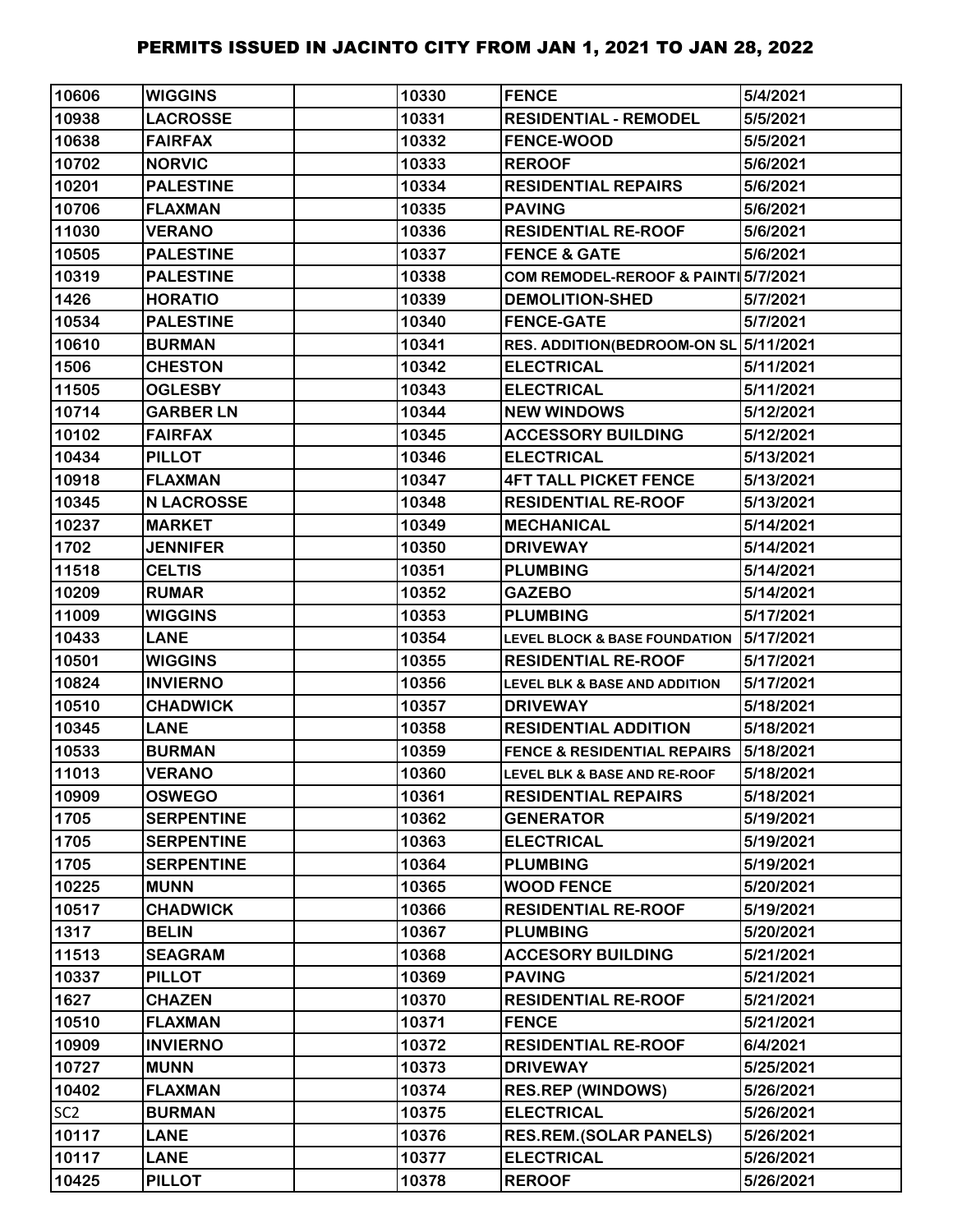| 10346 | <b>MUNN</b>       |     | 10379 | <b>REROOF</b>                     | 5/26/2021 |
|-------|-------------------|-----|-------|-----------------------------------|-----------|
| 1022  | <b>AKRON</b>      |     | 10380 | <b>REROOF</b>                     | 5/26/2021 |
| 10922 | <b>LACROSSE</b>   |     | 10381 | <b>DRIVEWAY</b>                   | 5/27/2021 |
| 10713 | <b>FAIRFAX</b>    |     | 10382 | <b>ELECTRICAL</b>                 | 5/28/2021 |
| 1406  | <b>BELIN</b>      |     | 10383 | <b>GENERATOR</b>                  | 5/28/2021 |
| 1406  | <b>BELIN</b>      |     | 10384 | <b>ELECTRICAL</b>                 | 5/28/2021 |
| 1506  | <b>CHESTON</b>    |     | 10385 | <b>DRIVEWAY</b>                   | 5/28/2021 |
| 1701  | <b>CHAZEN</b>     |     | 10386 | PAVING(WALKWAY&PATIO)             | 5/28/2021 |
| 10429 | <b>LANE</b>       |     | 10387 | <b>PLUMBING</b>                   | 5/28/2021 |
| 10702 | <b>BURMAN</b>     |     | 10388 | <b>REPLACE SIDING</b>             | 6/1/2021  |
| 10502 | <b>PILLOT</b>     |     | 10389 | <b>DRIVEWAY</b>                   | 6/1/2021  |
| 1006  | <b>DACUS</b>      |     | 10390 | <b>PLUMBING</b>                   | 6/1/2021  |
| 10638 | <b>FAIRFAX</b>    |     | 10391 | <b>PAVING</b>                     | 6/1/2021  |
| 11419 | <b>MUNN</b>       |     | 10392 | <b>PLUMBING</b>                   | 6/2/2021  |
| 11030 | <b>VERANO</b>     |     | 10393 | <b>PATIO</b>                      | 6/2/2021  |
| 11037 | <b>MARKET</b>     |     | 10394 | <b>ELECTRICAL</b>                 | 6/3/2021  |
| 11618 | <b>SEAGRAM</b>    |     | 10395 | <b>DRIVEWAY</b>                   | 6/3/2021  |
| 11110 | <b>MUSCATINE</b>  |     | 10396 | <b>RESIDENTIAL REPAIRS</b>        | 6/3/2021  |
| 10533 | <b>WIGGINS</b>    |     | 10397 | <b>ELECTRICAL</b>                 | 6/4/2021  |
| 10533 | <b>WIGGINS</b>    |     | 10398 | SOLAR PANEL INSTALLATION 6/4/2021 |           |
| 10426 | <b>PALESTINE</b>  |     | 10399 | <b>GRADE/FILL DIRT</b>            | 6/4/2021  |
| 10213 | <b>BURMAN</b>     |     | 10400 | <b>ELECTRICAL</b>                 | 6/7/2021  |
| 11510 | <b>OXHAM</b>      |     | 10401 | <b>MECHANICAL</b>                 | 6/7/2021  |
| 1501  | <b>MERCURY</b>    |     | 10402 | <b>ELECTRICAL</b>                 | 6/7/2021  |
| 1006  | <b>DACUS</b>      |     | 10403 | <b>DEMOLITION-HOUSE</b>           | 6/8/2021  |
| 931   | <b>MERCURY</b>    | B   | 10404 | <b>ELECTRICAL</b>                 | 6/9/2021  |
| 931   | <b>MERCURY</b>    | A   | 10405 | ELECTRICAL #4124                  | 6/9/2021  |
| 10434 | <b>BURMAN</b>     |     | 10406 | <b>MECHANICAL</b>                 | 6/9/2021  |
| 10237 | <b>MARKET</b>     |     | 10407 | PLUMBING 4" FIRE LINE             | 6/9/2021  |
| 10309 | <b>PILLOT</b>     |     | 10408 | <b>PLUMBING</b>                   | 6/9/2021  |
| 10121 | <b>CHADWICK</b>   |     | 10409 | <b>ELECTRICAL</b>                 | 6/9/2021  |
| 10245 | <b>MUNN</b>       |     | 10410 | <b>DRIVEWAY</b>                   | 6/9/2021  |
| 1729  | <b>JENNIFER</b>   |     | 10411 | <b>REROOF AND REPAIR FENCE</b>    | 6/10/2021 |
| 10804 | <b>MUNN</b>       |     | 10412 | <b>ELECTRICAL</b>                 | 6/10/2021 |
| 1704  | <b>HOLLAND#1</b>  |     | 10413 | <b>GAS TEST</b>                   | 6/10/2021 |
| 10402 | <b>SLACROSSE</b>  |     | 10414 | <b>REROOF</b>                     | 6/10/2021 |
| 10329 | <b>NORVIC</b>     |     | 10415 | <b>PLUMBING</b>                   | 6/10/2021 |
| 10117 | <b>LANE</b>       |     | 10416 | <b>DRIVEWAY</b>                   | 6/10/2021 |
| 10334 | <b>N LACROSSE</b> |     | 10417 | <b>RESIDENTIAL REPAIRS</b>        | 6/10/2021 |
| 11211 | <b>MUNN</b>       |     | 10418 | <b>PAVING CRUSHED ASPHALT</b>     | 6/11/2021 |
| 10222 | <b>WIGGINS</b>    |     | 10419 | <b>RESIDENTIAL RE-ROOF</b>        | 6/14/2021 |
| 1522  | <b>CHESTON</b>    |     | 10420 | <b>RESIDENTIAL RE-ROOF</b>        | 6/14/2021 |
| 1501  | <b>SERPENTINE</b> |     | 10421 | <b>RESIDENTIAL RE-ROOF</b>        | 6/15/2021 |
| 10301 | <b>FAIRFAX</b>    |     | 10422 | <b>RESIDENTIAL RE-ROOF</b>        | 6/15/2021 |
| 1406  | <b>BELIN</b>      |     | 10423 | <b>PLUMBING</b>                   | 6/16/2021 |
| 10511 | <b>LACROSSE</b>   | 239 | 10424 | <b>ELECTRICAL</b>                 | 6/16/2021 |
| 10511 | <b>LACROSSE</b>   | 240 | 10425 | <b>ELECTRICAL</b>                 | 6/16/2021 |
| 10511 | <b>LACROSSE</b>   | 228 | 10426 | <b>ELECTRICAL</b>                 | 6/16/2021 |
| 10511 | <b>LACROSSE</b>   |     | 10427 | <b>ELECTRICAL</b>                 | 6/16/2021 |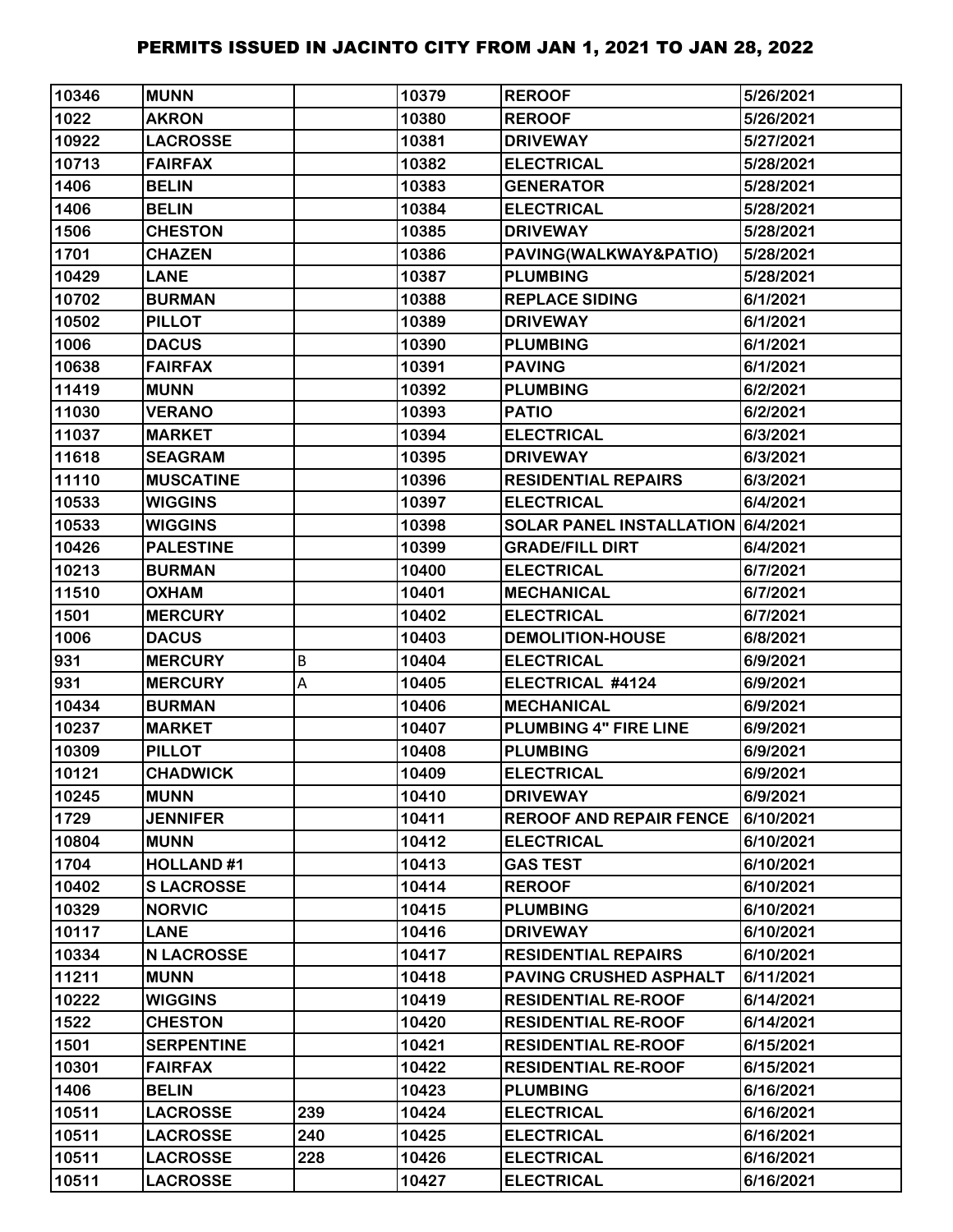| 11121 | <b>MARKET D</b>     |   | 10428 | <b>COMMERCIAL RE-ROOF</b>                     | 6/16/2021 |
|-------|---------------------|---|-------|-----------------------------------------------|-----------|
| 10337 | <b>BURMAN</b>       |   | 10429 | <b>FENCE</b>                                  | 6/16/2021 |
| 10201 | <b>PALESTINE</b>    |   | 10430 | <b>ELECTRICAL</b>                             | 6/17/2021 |
| 10611 | <b>PALESTINE</b>    |   | 10431 | PARTIAL DEMOLITION BACK BLD 6/17/2021         |           |
| 10326 | <b>PALESTINE</b>    | B | 10432 | <b>ELECTRICAL</b>                             | 6/17/2021 |
| 10209 | <b>RUMAR</b>        |   | 10433 | <b>WOOD SHED</b>                              | 6/18/2021 |
| 10102 | <b>NORVIC</b>       |   | 10434 | <b>RES.RE-ROOF</b>                            | 6/21/2021 |
| 10206 | <b>FLAXMAN</b>      |   | 10435 | <b>WOOD FENCE</b>                             | 6/21/2021 |
| 1611  | <b>JENNIFER</b>     |   | 10436 | <b>FENCE</b>                                  | 6/21/2021 |
| 1418  | <b>JENNIFER</b>     |   | 10437 | <b>PLB</b>                                    | 6/23/2021 |
| 10309 | <b>PILLOT</b>       |   | 10438 | <b>ELEC</b>                                   | 6/23/2021 |
| 10610 | <b>BURMAN</b>       |   | 10439 | <b>PLB</b>                                    | 6/24/2021 |
| 10613 | <b>FAIRFAX</b>      |   | 10440 | <b>LEVEL-BLK &amp; BASE</b>                   | 6/25/2021 |
| 1418  | <b>HORATIO</b>      |   | 10441 | DRIVEWAY & METAL CARPORT 6/25/2021            |           |
| 10606 | <b>PILLOT</b>       |   | 10443 | <b>PAVING</b>                                 | 6/25/2021 |
| 10630 | <b>FLAXMAN</b>      |   | 10444 | <b>PLB</b>                                    | 6/25/2021 |
| 1113  | <b>SIESTA</b>       |   | 10445 | <b>PLB</b>                                    | 6/25/2021 |
| 10438 | <b>MUSCATINE</b>    |   | 10446 | <b>PAVING</b>                                 | 6/25/2021 |
| 10145 | <b>MUNN</b>         |   | 10447 | <b>WOOD FENCE</b>                             | 6/25/2021 |
| 10217 | <b>PILLOT</b>       |   | 10448 | <b>WOOD FENCE</b>                             | 6/25/2021 |
| 10430 | <b>MUSCATINE</b>    |   | 10449 | <b>MECHANICAL</b>                             | 6/25/2021 |
| 10617 | <b>FLAXMAN</b>      |   | 10450 | <b>RESIDENTIAL RE-ROOF</b>                    | 6/28/2021 |
| 9990  | <b>EAST FWY</b>     |   | 10451 | STORM DAMAGE DEMOLITION 6/29/2021             |           |
| 11030 | <b>VERANO</b>       |   | 10452 | <b>CARPORT</b>                                | 6/29/2021 |
| 10910 | <b>MUNN</b>         |   | 10453 | <b>ELECTRICAL</b>                             | 6/30/2021 |
| 10618 | <b>PILLOT</b>       |   | 10454 | <b>PAVING</b>                                 | 7/1/2021  |
| 10506 | <b>WIGGINS</b>      |   | 10455 | PORCH AND RES. RE-ROOF                        | 7/1/2021  |
| 10134 | <b>PILLOT</b>       |   | 10456 | <b>FENCE</b>                                  | 7/1/2021  |
| 1722  | <b>CHAZEN</b>       |   | 10457 | <b>REPAIR PORCH &amp; SHED</b>                | 7/1/2021  |
| 10309 | <b>PILLOT</b>       |   | 10458 | <b>DEMOLITION OF GARAGE</b>                   | 7/1/2021  |
| 10138 | <b>MUSCATINE</b>    |   | 10459 | <b>ELECTRICAL</b>                             | 7/2/2021  |
| 10911 | <b>MUNN</b>         |   | 10460 | <b>CARPORT</b>                                | 7/2/2021  |
| 10417 | N OSWEGO            |   | 10461 | <b>FENCE</b>                                  | 7/2/2021  |
| 10625 | <b>NORVIC</b>       |   | 10462 | <b>RESIDENTIAL REPAIRS</b>                    | 7/6/2021  |
| 10625 | <b>NORVIC</b>       |   | 10463 | <b>PLUMBING</b>                               | 7/6/2021  |
| 10314 | <b>FLAXMAN</b>      |   | 10464 | <b>RESIDENTIAL RE-ROOF</b>                    | 7/6/2021  |
| 9990  | <b>EAST FREEWAY</b> | C | 10465 | <b>ELECTRICAL</b>                             | 7/7/2021  |
| 9701  | <b>MARKET</b>       |   | 10466 | <b>ELECTRICAL</b>                             | 7/7/2021  |
| 10521 | <b>WIGGINS</b>      |   | 10467 | <b>REPLACE SIDING AND WINDOV 7/7/2021</b>     |           |
| 10129 | <b>FAIRFAX</b>      |   | 10468 | <b>RESIDENTIAL RE-ROOF</b>                    | 7/7/2021  |
| 10414 | <b>FLAXMAN</b>      |   | 10469 | <b>RESIDENTIAL RE-ROOF</b>                    | 7/7/2021  |
| 10414 | <b>SLACROSSE</b>    |   | 10470 | <b>RESIDENTIAL ADDITION &amp; POR7/7/2021</b> |           |
| 10733 | <b>BURMAN</b>       |   | 10471 | <b>PAVING</b>                                 | 7/8/2021  |
| 9990  | <b>EAST FWY</b>     | В | 10472 | <b>PLUMBING</b>                               | 7/8/2021  |
| 1317  | <b>SERPENTINE</b>   |   | 10473 | <b>RESIDENTIAL RE-ROOF</b>                    | 7/9/2021  |
| 10430 | <b>MUSCATINE</b>    |   | 10474 | <b>ELECTRICAL</b>                             | 7/9/2021  |
| 10430 | <b>PALESTINE</b>    |   | 10475 | <b>BRICK SIDING</b>                           | 7/9/2021  |
| 9990  | <b>EAST FWY</b>     |   | 10476 | <b>COMMERCIAL REMODEL</b>                     | 7/12/2021 |
| 10613 | <b>MUSCATINE</b>    |   | 10477 | <b>ELECTRICAL</b>                             | 7/12/2021 |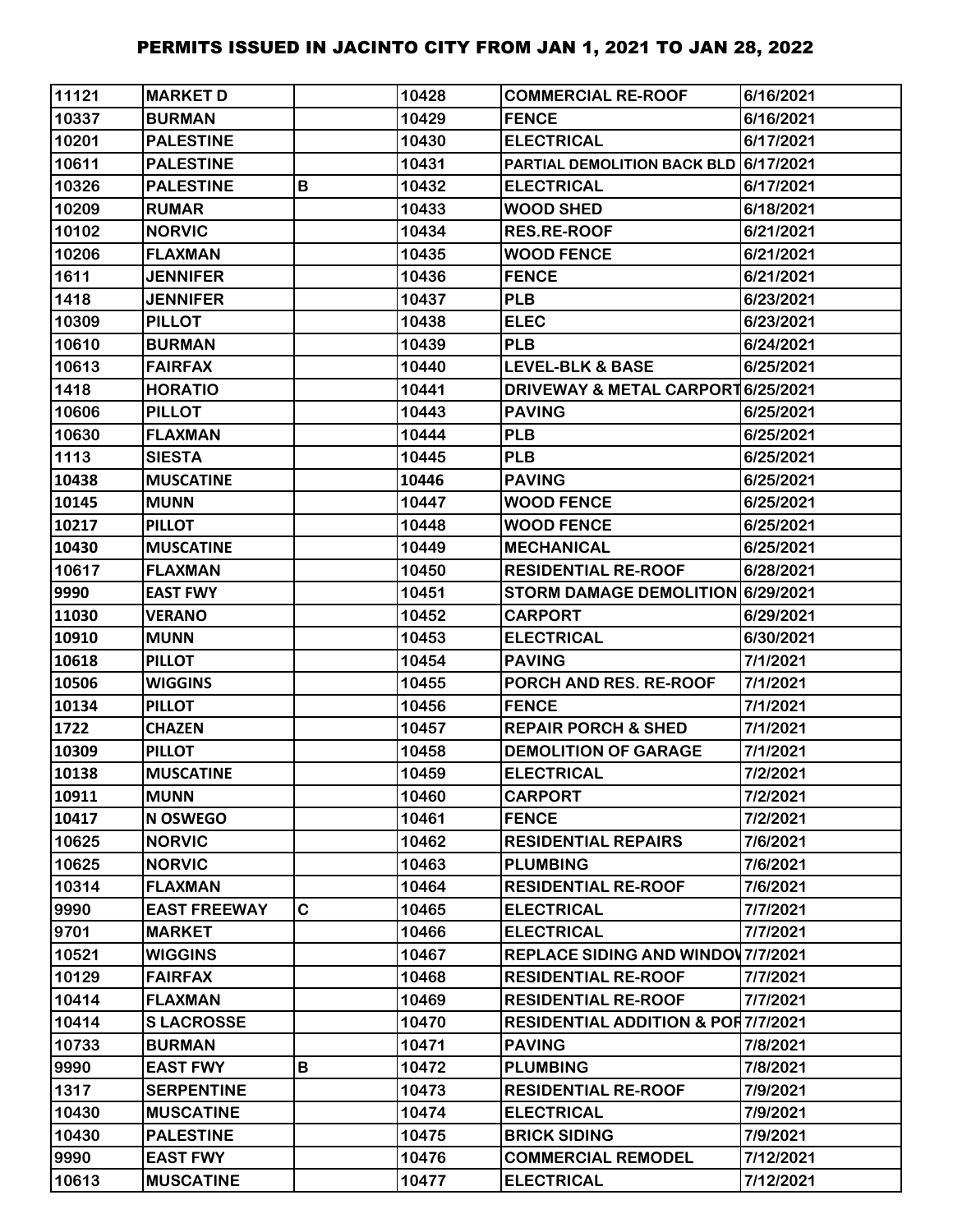| 10309 | <b>PILLOT</b>     |   | 10478 | <b>FENCE</b>                              | 7/12/2021 |
|-------|-------------------|---|-------|-------------------------------------------|-----------|
| 10941 | <b>VERANO</b>     |   | 10479 | <b>REROOF</b>                             | 7/13/2021 |
| 11618 | <b>SEAGRAM</b>    |   | 10480 | <b>RESIDENTIAL REPAIRS</b>                | 7/13/2021 |
| 918   | <b>MERCURY</b>    | 1 | 10481 | <b>COMMERCIAL REMODEL</b>                 | 7/13/2021 |
| 1702  | <b>BELIN</b>      |   | 10482 | <b>RESIDENTIAL ADDITION</b>               | 7/13/2021 |
| 10129 | <b>CHADWICK</b>   |   | 10483 | <b>RESIDENTIAL RE-ROOF</b>                | 7/14/2021 |
| 1705  | <b>SERPENTINE</b> |   | 10484 | <b>PLUMBING</b>                           | 7/14/2021 |
| 10341 | <b>PALESTINE</b>  |   | 10485 | 2 WALL SIGNS & ONE POLE SI07/14/2021      |           |
| 10341 | <b>PALESTINE</b>  |   | 10486 | <b>ELECTRICAL FOR SIGNS</b>               | 7/14/2021 |
| 11406 | <b>MUNN</b>       |   | 10487 | <b>PAVING (IN BACK)</b>                   | 7/15/2021 |
| 10421 | <b>LANE</b>       |   | 10488 | <b>PLUMBING</b>                           | 7/16/2021 |
| 918   | <b>MERCURY</b>    | 1 | 10489 | <b>ELECTRICAL</b>                         | 7/16/2021 |
| 1602  | <b>CASPERSON</b>  |   | 10490 | <b>RESIDENTIAL RE-ROOF</b>                | 7/16/2021 |
| 10517 | <b>WIGGINS</b>    |   | 10491 | <b>RESIDENTIAL REPAIRS</b>                | 7/16/2021 |
| 10517 | <b>WIGGINS</b>    |   | 10492 | <b>ELECTRICAL</b>                         | 7/16/2021 |
| 10345 | <b>LANE</b>       |   | 10493 | <b>ELECTRICAL</b>                         | 7/19/2021 |
| 10533 | <b>WIGGINS</b>    |   | 10494 | <b>2 DRIVEWAYS</b>                        | 7/20/2021 |
| 1101  | <b>HOLLAND</b>    | В | 10495 | <b>ELECTRICAL</b>                         | 7/20/2021 |
| 10117 | <b>RUMAR</b>      |   | 10496 | <b>RESIDENTIAL RE-ROOF</b>                | 7/20/2021 |
| 10345 | <b>LAND</b>       |   | 10497 | <b>PLUMBING</b>                           | 7/20/2021 |
| 10114 | <b>CHADWICK</b>   |   | 10498 | <b>ELECTRICAL</b>                         | 7/21/2021 |
| 10241 | <b>FLAXMAN</b>    |   | 10499 | <b>FENCE</b>                              | 7/21/2021 |
| 10337 | <b>PILLOT</b>     |   | 10500 | <b>GARAGE ADDIITION</b>                   | 7/21/2021 |
| 11502 | <b>TILLIA</b>     |   | 10501 | <b>PLUMBING</b>                           | 7/21/2021 |
| 10521 | <b>WIGGINS</b>    |   | 10502 | <b>RESIDENTIAL RE-ROOF</b>                | 7/21/2021 |
| 1626  | <b>JENNIFER</b>   |   | 10503 | <b>RESIDENTIAL REPAIRS</b>                | 7/21/2021 |
| 11009 | <b>MUSCATINE</b>  |   | 10504 | <b>FENCE</b>                              | 7/22/2021 |
| 10309 | <b>PILLOT</b>     |   | 10505 | <b>CARPORT</b>                            | 7/23/2021 |
| 1613  | <b>MERCURY</b>    |   | 10506 | <b>NEW COMMERCIAL BUILDING 17/26/2021</b> |           |
| 1725  | <b>HOLLAND</b>    |   | 10507 | <b>GRADE/FILL DIRT</b>                    | 7/26/2021 |
| 11005 | <b>MUSCATINE</b>  |   | 10508 | <b>FENCE</b>                              | 7/26/2021 |
| 10417 | N OSWEGO          |   | 10509 | <b>6 FT WOODEN GATE</b>                   | 7/27/2021 |
| 11009 | <b>LACROSSE</b>   |   | 10510 | <b>RES. FOUNDATION REPAIR</b>             | 7/28/2021 |
| 11017 | <b>LACROSSE</b>   |   | 10511 | <b>RESIDENTIAL FOUNDATION RE7/28/2021</b> |           |
| 10506 | <b>PILLOT</b>     |   | 10512 | <b>METAL CARPORT</b>                      | 7/28/2021 |
| 10217 | <b>FLAXMAN</b>    |   | 10513 | <b>ACCESSORY BUILDING</b>                 | 7/29/2021 |
| 10518 | <b>WIGGINS</b>    |   | 10514 | <b>DRIVEWAY</b>                           | 7/29/2021 |
| 10414 | <b>SLACROSSE</b>  |   | 10515 | <b>ELECTRICAL</b>                         | 7/29/2021 |
| 1406  | <b>SERPENTINE</b> |   | 10516 | <b>RESIDENTIAL RE-ROOF</b>                | 7/30/2021 |
| 10406 | <b>MUNN</b>       |   | 10517 | <b>RESIDENTIAL RE-ROOF</b>                | 8/2/2021  |
| 10313 | <b>WIGGINS</b>    |   | 10518 | <b>PLUMBING</b>                           | 8/3/2021  |
| 1721  | <b>CHESTON</b>    |   | 10519 | <b>GATE</b>                               | 8/3/2021  |
| 1401  | <b>SERPENTINE</b> |   | 10520 | <b>FENCE</b>                              | 8/3/2021  |
| 1109  | <b>MERCURY</b>    |   | 10521 | <b>WOOD FENCE</b>                         | 8/3/2021  |
| 1106  | <b>DACUS</b>      |   | 10522 | <b>FENCE</b>                              | 8/3/2021  |
| 1407  | <b>HORATIO</b>    |   | 10523 | <b>RESIDENTIAL REPAIRS</b>                | 8/5/2021  |
| 11519 | <b>MARKET ST</b>  |   | 10524 | PLB- UNDERGROUND 6"FIRE LINE              | 8/4/2021  |
| 10827 | <b>FLAXMAN</b>    |   | 10525 | <b>MECHANICAL</b>                         | 8/6/2021  |
| 10934 | <b>LACROSSE</b>   |   | 10526 | <b>PLUMBING</b>                           | 8/6/2021  |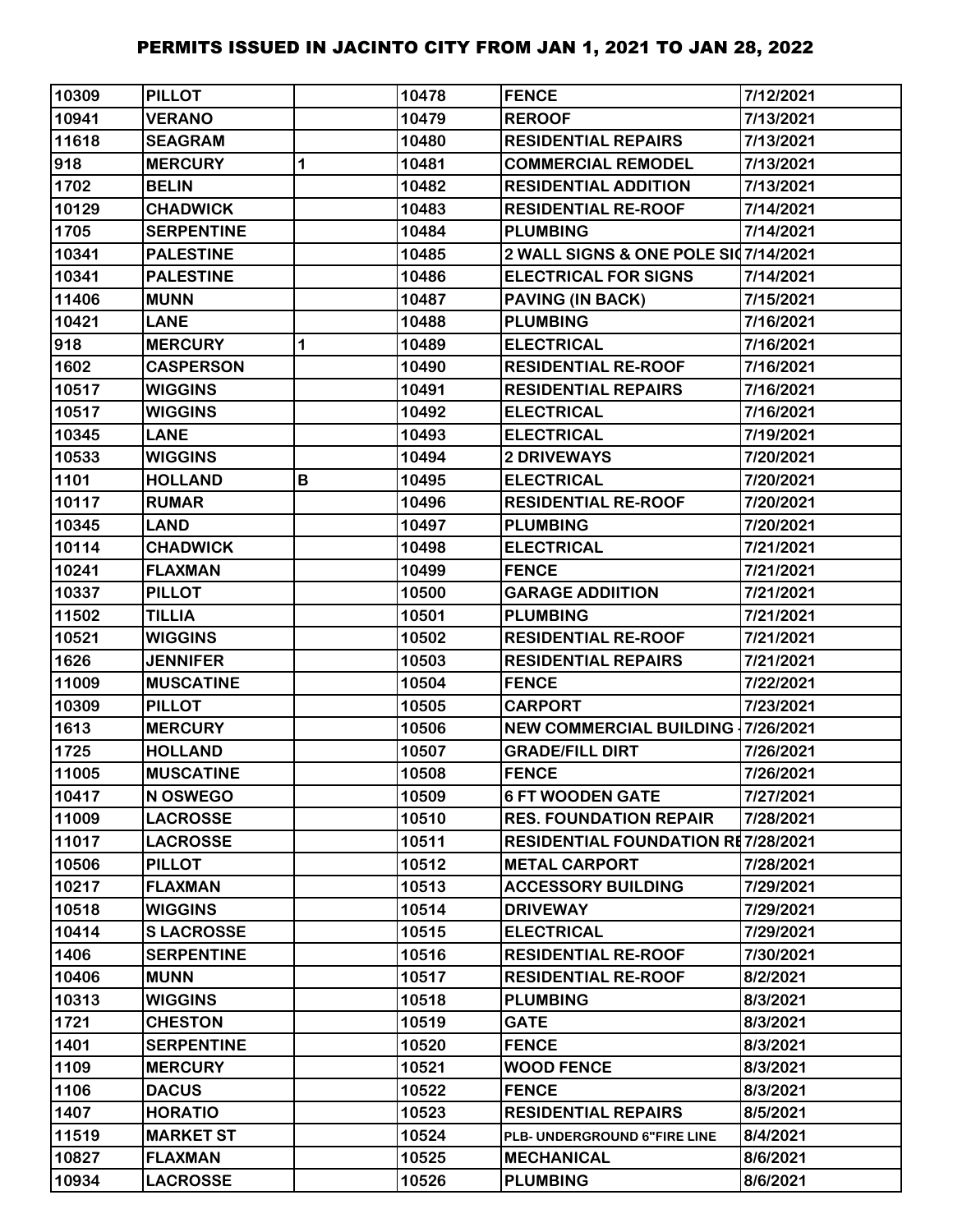| 11109 | <b>VERANO</b>     |     | 10527  | <b>PLUMBING</b>                    | 8/9/2021  |
|-------|-------------------|-----|--------|------------------------------------|-----------|
| 11505 | <b>OGLESBY</b>    |     | 10528  | <b>ELECTRICAL</b>                  | 8/10/2021 |
| 10705 | <b>MUSCATINE</b>  |     | 10529  | <b>CARPORT-METAL</b>               | 8/10/2021 |
| 10825 | <b>MUSCATINE</b>  |     | 10530  | <b>REPLACE SIDING</b>              | 8/10/2021 |
| 935   | <b>MERCURY</b>    |     | 10531  | <b>DOUBLE SIDED SIGN</b>           | 8/10/2021 |
| 935   | <b>MERCURY</b>    |     | 10532  | <b>ELECTRICAL</b>                  | 8/10/2021 |
| 10249 | <b>BURMAN</b>     |     | 10533  | <b>PAVING</b>                      | 8/10/2021 |
| 10506 | <b>CHADWICK</b>   |     | 10534  | <b>DRIVEWAY</b>                    | 8/10/2021 |
| 10530 | <b>PALESTINE</b>  |     | 10535  | <b>RESIDENTIAL - REMODEL</b>       | 8/11/2021 |
| 11410 | <b>EAST FWY</b>   | 150 | 10536  | <b>WALL SIGN</b>                   | 8/11/2021 |
| 11410 | <b>EAST FWY</b>   | 150 | 10537  | <b>ELECTRICAL</b>                  | 8/11/2021 |
| 11030 | <b>VERANO</b>     |     | 10538  | <b>DRIVEWAY</b>                    | 8/11/2021 |
| 1622  | <b>CHESTON</b>    |     | 10539  | <b>PLUMBING</b>                    | 8/12/2021 |
| 11022 | <b>FLAXMAN</b>    |     | 10540  | <b>PLUMBING</b>                    | 8/12/2021 |
| 10634 | <b>WIGGINS</b>    |     | 10541  | <b>RESIDENTIAL RE-ROOF</b>         | 8/12/2021 |
| 10249 | <b>WIGGINS</b>    |     | 10542  | <b>RESIDENTIAL RE-ROOF</b>         | 8/12/2021 |
| 10425 | <b>FLAXMAN</b>    |     | 10543  | <b>RESIDENTIAL RE-ROOF</b>         | 8/13/2021 |
| 10509 | <b>LANE</b>       |     | 10544  | <b>CARPORT</b>                     | 8/13/2021 |
| 1306  | <b>SERPENTINE</b> |     | 10545  | <b>RESIDENTIAL RE-ROOF</b>         | 8/16/2021 |
| 10821 | <b>LANE</b>       |     | 10546  | PAVING(ASPHALT OVERLAY-P 8/16/2021 |           |
| 10345 | N OSWEGO          |     | 10547  | <b>ELECTRICAL</b>                  | 8/16/2021 |
| 1106  | <b>DACUS</b>      |     | 10548  | <b>DEMOLITION OF GARAGE</b>        | 8/16/2021 |
| 1722  | <b>CASPERSON</b>  |     | 10549  | <b>REROOF</b>                      | 8/16/2021 |
| 1529  | <b>JENNIFER</b>   |     | 10550  | <b>MECHANICAL</b>                  | 8/17/2021 |
| 11514 | <b>CELTIS</b>     |     | 10551  | <b>DRIVEWAY</b>                    | 8/17/2021 |
| 10629 | <b>BURMAN</b>     |     | 10552  | <b>DRIVEWAY</b>                    | 8/17/2021 |
| 11102 | <b>EAST FWY</b>   | В   | 10552  | <b>ELECTRICAL</b>                  | 2/11/2021 |
| 10101 | <b>PILLOT</b>     |     | 10553  | <b>RESIDENTIAL REPAIRS</b>         | 8/18/2021 |
| 1525  | <b>CHESTON</b>    |     | 10554  | <b>RESIDENTIAL RE-ROOF</b>         | 8/18/2021 |
| 1613  | <b>MERCURY</b>    |     | 10555  | <b>PLUMBING</b>                    | 8/18/2021 |
| 1413  | <b>CHESTON</b>    |     | 10556  | <b>FENCE</b>                       | 8/19/2021 |
| 10731 | <b>MUNN</b>       |     | 10557  | <b>FENCE</b>                       | 8/20/2021 |
| 10727 | <b>MUNN</b>       |     | 10558  | <b>FENCE</b>                       | 8/20/2021 |
| 10901 | <b>MARKET</b>     |     | 10559  | <b>PAVING</b>                      | 8/20/2021 |
| 10705 | <b>BURMAN</b>     |     | 10560  | <b>MECHANICAL</b>                  | 8/20/2021 |
| 10533 | <b>WIGGINS</b>    |     | 10561  | <b>FENCE</b>                       | 8/20/2021 |
| 1407  | <b>HORATIO</b>    |     | 10562  | <b>PAVING</b>                      | 8/23/2021 |
| 1430  | <b>HORATIO</b>    |     | 10563  | <b>CARPORT AND PAVING</b>          | 8/23/2021 |
| 11017 | <b>LACROSSE</b>   |     | 10564  | <b>RESIDENTIAL REPAIRS</b>         | 8/24/2021 |
| 1529  | <b>JENNIFER</b>   |     | 10565  | <b>PLUMBING</b>                    | 8/25/2021 |
| 918   | <b>MERCURY</b>    |     | 110566 | <b>PLUMBING</b>                    | 8/26/2021 |
| 10610 | <b>LACROSSE</b>   |     | 10567  | <b>DRIVEWAY</b>                    | 8/26/2021 |
| 10906 | <b>FLAXMAN</b>    |     | 10568  | <b>BACK PORCH</b>                  | 8/26/2021 |
| 10342 | <b>NORVIC</b>     |     | 10569  | <b>PAVING-SLAB ONLY</b>            | 8/27/2021 |
| 10602 | <b>PILLOT</b>     |     | 10570  | <b>RES. REP (REPLACE POST</b>      | 8/27/2021 |
| 10138 | <b>CHADWICK</b>   |     | 10571  | <b>REROOF-SHINGLES ONLY</b>        | 8/30/2021 |
| 10145 | <b>WIGGINS</b>    |     | 10572  | <b>FENCE-WOOD</b>                  | 8/30/2021 |
| 10821 | <b>MUSCATINE</b>  |     | 10573  | <b>RESIDENTIAL REPAIRS</b>         | 8/31/2021 |
| 10114 | <b>PALESTINE</b>  |     | 10574  | <b>DEMOLITION OF EXISTING</b>      | 8/31/2021 |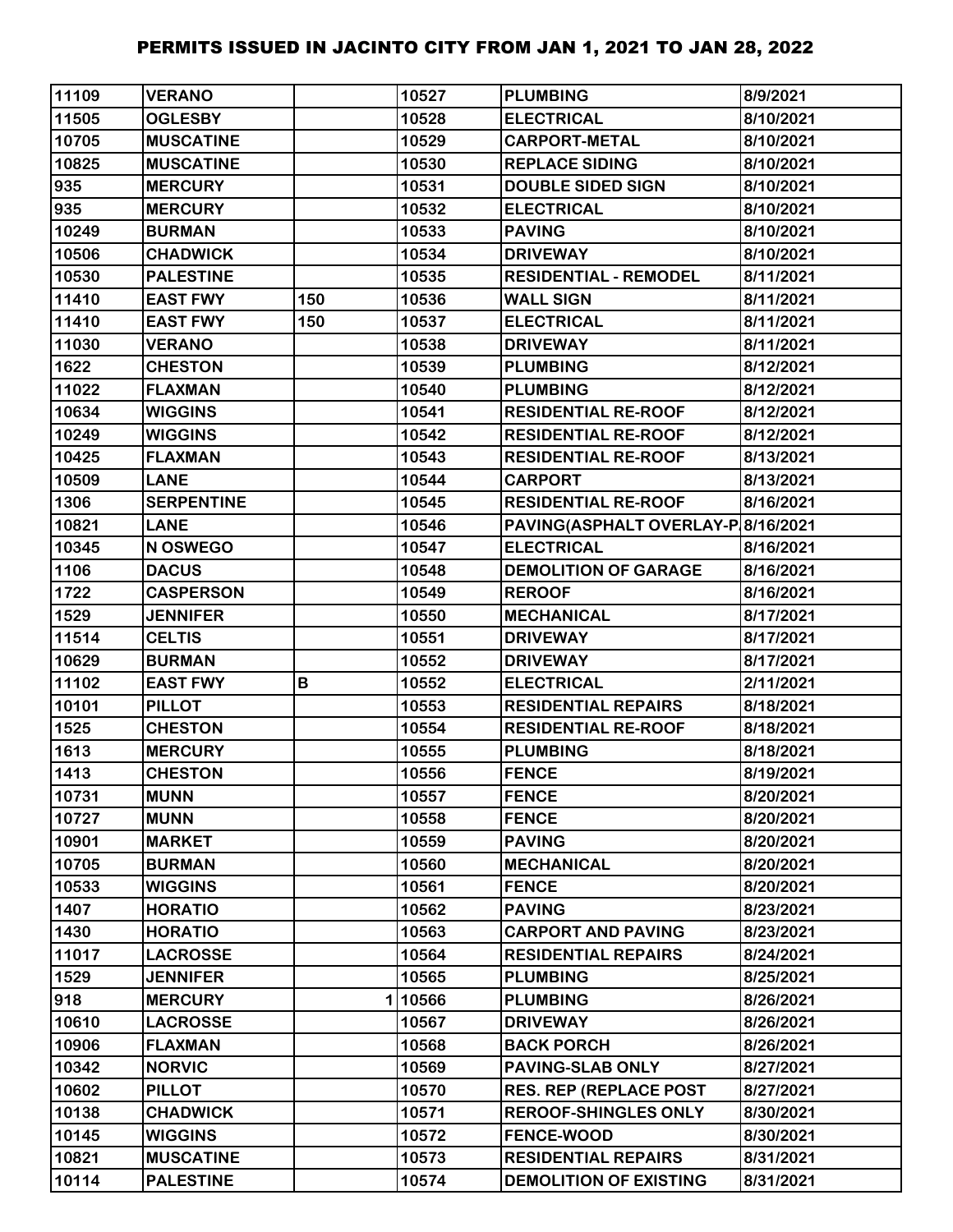| 10324 | <b>PALESTINE</b>  |     | 10575     | <b>PLUMBING</b>                        | 8/31/2021 |
|-------|-------------------|-----|-----------|----------------------------------------|-----------|
| 11410 | <b>EAST FWY</b>   |     | 150 10576 | <b>ELECTRICAL</b>                      | 9/1/2021  |
| 1715  | <b>HOLLAND</b>    |     | 10577     | <b>ELECTRICAL</b>                      | 9/1/2021  |
| 11505 | <b>OGLESBY</b>    |     | 10578     | <b>PLUMBING</b>                        | 9/2/2021  |
| 10501 | <b>MUSCATINE</b>  |     | 10579     | <b>DEMOLITION OF INTERIOR</b>          | 9/3/2021  |
| 1704  | <b>HOLLAND</b>    |     | 10580     | <b>RESIDENTIAL RE-ROOF</b>             | 9/3/2021  |
| 1414  | <b>HORATIO</b>    |     | 10581     | <b>PLUMBING</b>                        | 9/7/2021  |
| 10145 | <b>CHADWICK</b>   |     | 10582     | <b>RESIDENTIAL RE-ROOF</b>             | 9/7/2021  |
| 10114 | <b>PALESTINE</b>  |     | 10583     | <b>PLUMBING DISCONNECT</b>             | 9/7/2021  |
| 10402 | S OSWEGO          |     | 10584     | <b>DRIVEWAY</b>                        | 9/7/2021  |
| 10342 | <b>NORVIC</b>     |     | 10585     | <b>PLUMBING</b>                        | 9/7/2021  |
| 10214 | <b>PALESTINE</b>  |     | 10586     | DEMOLITION OF PORCH & SHE9/8/2021      |           |
| 1101  | <b>SIESTA</b>     |     | 10587     | <b>DEMOLITION-GARAGE</b>               | 9/8/2021  |
| 1026  | <b>AKRON</b>      |     | 10588     | RESIDENTIAL RE-ROOF (GARA 9/8/2021     |           |
| 10237 | <b>PILLOT</b>     |     | 10589     | NEW RESIDENTIAL - BUILDING 9/9/2021    |           |
| 11410 | EAST FWY 150      | 150 | 10590     | <b>COMMERCIAL REMODEL</b>              | 9/9/2021  |
| 11202 | <b>OSWEGO</b>     |     | 10591     | <b>FOUNDATION REPAIR</b>               | 9/9/2021  |
| 10346 | <b>CHADWICK</b>   |     | 10592     | FENCE-IRON- 6FT TALL                   | 9/9/2021  |
| 10705 | <b>FLAXMAN</b>    |     | 10593     | <b>ELECTRICAL</b>                      | 9/9/2021  |
| 9701  | <b>MARKET</b>     |     | 10594     | <b>COMMERCIAL REMODEL</b>              | 9/9/2021  |
| 10401 | <b>PALESTINE</b>  |     | 10595     | <b>ELECTRICAL</b>                      | 9/9/2021  |
| 10118 | <b>WIGGINS</b>    |     | 10596     | <b>REROOF</b>                          | 9/8/2021  |
| 1305  | <b>KILROY</b>     |     | 10597     | <b>ELECTRICAL</b>                      | 9/9/2021  |
| 10345 | <b>N LACROSSE</b> |     | 10598     | <b>FRONT PORCH</b>                     | 9/9/2021  |
| 10634 | <b>MUNN</b>       |     | 10599     | SOLAR PANEL INSTALLATION 9/10/2021     |           |
| 10634 | <b>MUNN</b>       |     | 10600     | <b>ELECTRICAL</b>                      | 9/10/2021 |
| 10242 | <b>PALESTINE</b>  |     | 10601     | <b>RESIDENTIAL REPAIRS-PAINT &amp;</b> | 9/10/2021 |
| 10414 | <b>CHADWICK</b>   |     | 10602     | RESIDENTIAL-REMODEL( ADDITI            | 9/10/2021 |
| 10205 | <b>LANE</b>       |     | 10603     | <b>RESIDENTIAL REPAIR</b>              | 9/13/2021 |
| 10509 | <b>BURMAN</b>     |     | 10604     | <b>CARPORT</b>                         | 9/14/2021 |
| 10602 | <b>LANE</b>       |     | 10605     | <b>PORCH &amp; REPAIR BALCONY</b>      | 9/16/2021 |
| 11420 | <b>LANE</b>       |     | 10606     | <b>RE-ROOF</b>                         | 9/16/2021 |
| 10313 | <b>WIGGINS</b>    |     | 10607     | <b>RES.REPAIRS</b>                     | 9/16/2021 |
| 11613 | <b>FLAXMAN</b>    |     | 10608     | <b>DRIVEWAY</b>                        | 9/16/2021 |
| 10337 | <b>BURMAN</b>     |     | 10609     | <b>FENCE</b>                           | 9/17/2021 |
| 11601 | <b>CELTIS</b>     |     | 10610     | <b>ELECTRICAL</b>                      | 9/17/2021 |
| 11605 | <b>CELTIS</b>     |     | 10611     | <b>ELECTRICAL</b>                      | 9/17/2021 |
| 1301  | <b>JENNIFER</b>   |     | 10612     | <b>ELECTRICAL</b>                      | 9/17/2021 |
| 10129 | <b>FAIRFAX</b>    |     | 10613     | <b>FENCE</b>                           | 9/17/2021 |
| 1101  | <b>HOLLAND</b>    |     | 10614     | <b>SIDING</b>                          | 9/20/2021 |
| 9701  | <b>MARKET</b>     |     | 10615     | <b>FENCE REPAIR</b>                    | 9/20/2021 |
| 10933 | <b>MUSCATINE</b>  |     | 10616     | <b>PLUMBING</b>                        | 9/20/2021 |
| 10522 | <b>NORVIC</b>     |     | 10617     | <b>PLUMBING</b>                        | 9/20/2021 |
| 10237 | <b>PILLOT</b>     |     | 10618     | <b>PLUMBING</b>                        | 9/21/2021 |
| 10149 | <b>FAIFAX</b>     |     | 10619     | <b>RE-ROOF</b>                         | 9/21/2021 |
| 10505 | <b>NORVIC</b>     |     | 10620     | <b>LEVEL</b>                           | 9/21/2021 |
| 10213 | <b>BURMAN</b>     |     | 10621     | <b>PLUMBING</b>                        | 9/22/2021 |
| 10414 | <b>BURMAN</b>     |     | 10622     | PORCH & RES.REPAIRS                    | 9/22/2021 |
| 1306  | <b>MERCURY</b>    |     | 10623     | <b>RE-ROOF</b>                         | 9/23/2021 |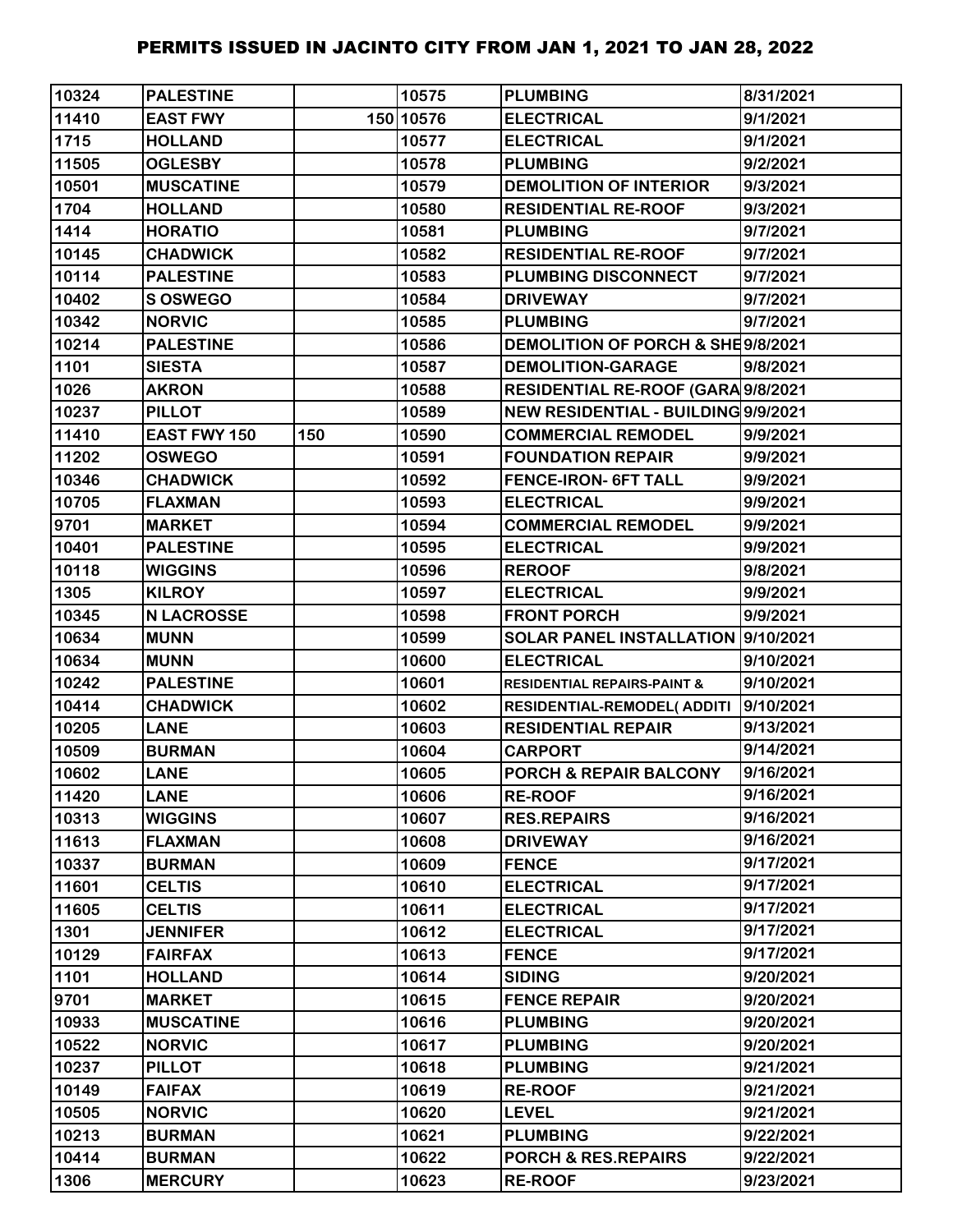| 11430 | <b>EAST FWY</b>   | 350 | 10624 | <b>RIGHT OF WAY</b>                       | 9/23/2021  |
|-------|-------------------|-----|-------|-------------------------------------------|------------|
| 11450 | <b>EAST FWY</b>   |     | 10625 | <b>RIGHT OF WAY</b>                       | 9/23/2021  |
| 10125 | <b>FAIRFAX</b>    |     | 10626 | <b>FENCE</b>                              | 9/24/2021  |
| 11410 | <b>EAST FWY</b>   | 150 | 10627 | <b>PLUMBING</b>                           | 9/24/2021  |
| 10317 | <b>BURMAN</b>     |     | 10628 | <b>FENCE</b>                              | 9/24/2021  |
| 10602 | <b>CHADWICK</b>   |     | 10629 | <b>RES. REPAIRS</b>                       | 9/24/2021  |
| 10701 | <b>MUSCATINE</b>  |     | 10630 | <b>PAVING</b>                             | 9/24/2021  |
| 1401  | <b>JENNIFER</b>   |     | 10631 | <b>DRIVEWAY</b>                           | 9/24/2021  |
| 10802 | <b>LACROSSE</b>   |     | 10632 | <b>CARPORT</b>                            | 9/24/2021  |
| 1306  | <b>MERCURY</b>    |     | 10633 | COMMERCIAL REPAIRS-SIDINQ9/24/2021        |            |
| 9990  | <b>EAST FWY</b>   | E   | 10634 | <b>SIGN</b>                               | 9/27/2021  |
| 9990  | <b>EAST FWY</b>   | E   | 10635 | <b>ELECTRICAL</b>                         | 9/27/2021  |
| 10602 | <b>EAST FWY</b>   |     | 10636 | <b>FENCE</b>                              | 9/27/2021  |
| 1306  | <b>MERCURY</b>    |     | 10637 | <b>COMMERCIAL DOORS AND WINDOW</b>        | 9/28/2021  |
| 1625  | <b>JENNIFER</b>   |     | 10638 | WOOD FENCE-LEFT SIDE OF HOM               | 9/28/2021  |
| 11601 | <b>MARKET ST</b>  |     | 10639 | DEMOLITION OF CELL PHONE TO               | 9/29/2021  |
| 10117 | <b>CHADWICK</b>   |     | 10640 | <b>LEVEL-BLK &amp; BASE</b>               | 9/29/2021  |
| 10725 | <b>NORVIC</b>     |     | 10641 | <b>LEVEL-BLK &amp; BASE</b>               | 9/30/2021  |
| 11015 | <b>MARKET</b>     | B   | 10642 | <b>COMMERCIAL (DOORS)</b>                 | 10/4/2021  |
| 1705  | <b>SERPENTINE</b> |     | 10643 | <b>PLUMBING</b>                           | 10/4/2021  |
| 10138 | <b>NORVIC</b>     |     | 10644 | <b>RESIDENTIAL REPAIRS</b>                | 10/4/2021  |
| 10530 | <b>MUNN</b>       |     | 10645 | <b>RESIDENTIAL RE-ROOF</b>                | 10/4/2021  |
| 10333 | <b>PILLOT</b>     |     | 10646 | PAVING-F.PORCH CEMENT REP.                | 10/4/2021  |
| 10410 | <b>PALESTINE</b>  |     | 10647 | <b>RAISE ROOF PITCH &amp; RES.REPAIRS</b> | 10/4/2021  |
| 10321 | <b>CHADWICK</b>   |     | 10648 | <b>RE-ROOF</b>                            | 10/5/2021  |
| 10522 | <b>NORVIC</b>     |     | 10649 | <b>RES.REP (Boiler Closet)</b>            | 10/5/2021  |
| 10410 | <b>PALESTINE</b>  |     | 10650 | <b>ELECTRICAL</b>                         | 10/5/2021  |
| 10213 | <b>BURMAN</b>     |     | 10651 | <b>PLUMBING</b>                           | 10/6/2021  |
| 9990  | <b>EAST FWY</b>   | B   | 10652 | <b>COMMERCIAL REMODEL</b>                 | 10/6/2021  |
| 10422 | S OSWEGO          |     | 10653 | <b>RESIDENTIAL REPAIRS</b>                | 10/6/2021  |
| 10610 | <b>BURMAN</b>     |     | 10654 | <b>MECHANICAL</b>                         | 10/6/2021  |
| 10906 | <b>MUSCATINE</b>  |     | 10655 | <b>WOOD FENCE</b>                         | 10/7/2021  |
| 10342 | <b>NORVIC</b>     |     | 10656 | <b>RESIDENTIAL ADDITION</b>               | 10/7/2021  |
| 10609 | <b>LANE</b>       |     | 10657 | <b>RESIDENTIAL REPAIRS</b>                | 10/7/2021  |
| 9990  | <b>EAST FWY</b>   | B   | 10658 | <b>PLUMBING</b>                           | 10/7/2021  |
| 9990  | <b>EAST FWY</b>   | B   | 10659 | <b>ELECTRICAL</b>                         | 10/7/2021  |
| 9990  | <b>EAST FWY</b>   | B   | 10660 | <b>MECHANICAL</b>                         | 10/8/2021  |
| 10609 | <b>LANE</b>       |     | 10661 | <b>PLUMBING</b>                           | 10/8/2021  |
| 1737  | <b>CHESTON</b>    |     | 10662 | <b>PLUMBING</b>                           | 10/8/2021  |
| 10606 | <b>PILLOT</b>     |     | 10663 | <b>BACK PORCH</b>                         | 10/8/2021  |
| 1513  | <b>SHERYL</b>     |     | 10664 | <b>RESIDENTIAL REPIRS</b>                 | 10/8/2021  |
| 10150 | <b>PILLOT</b>     |     | 10665 | <b>RESIDENTIAL REPAIR</b>                 | 10/11/2021 |
| 10150 | <b>PILLOT</b>     |     | 10666 | <b>ELECTRICAL</b>                         | 10/11/2021 |
| 10138 | <b>FLAXMAN</b>    |     | 10667 | <b>SOLAR PANELS</b>                       | 10/11/2021 |
| 10138 | <b>FLAXMAN</b>    |     | 10668 | <b>ELECTRICAL</b>                         | 10/11/2021 |
| 10913 | <b>OSWEGO</b>     |     | 10669 | <b>RESIDENTIAL RE-ROOF</b>                | 10/11/2021 |
| 10314 | <b>EAST FWY</b>   | B   | 10670 | <b>ELECTRICAL</b>                         | 10/12/2021 |
| 10337 | <b>PILLOT</b>     |     | 10671 | <b>ELECTRICAL</b>                         | 10/13/2021 |
| 10921 | <b>WIGGINS</b>    |     | 10672 | <b>DEMOLITION</b>                         | 10/13/2021 |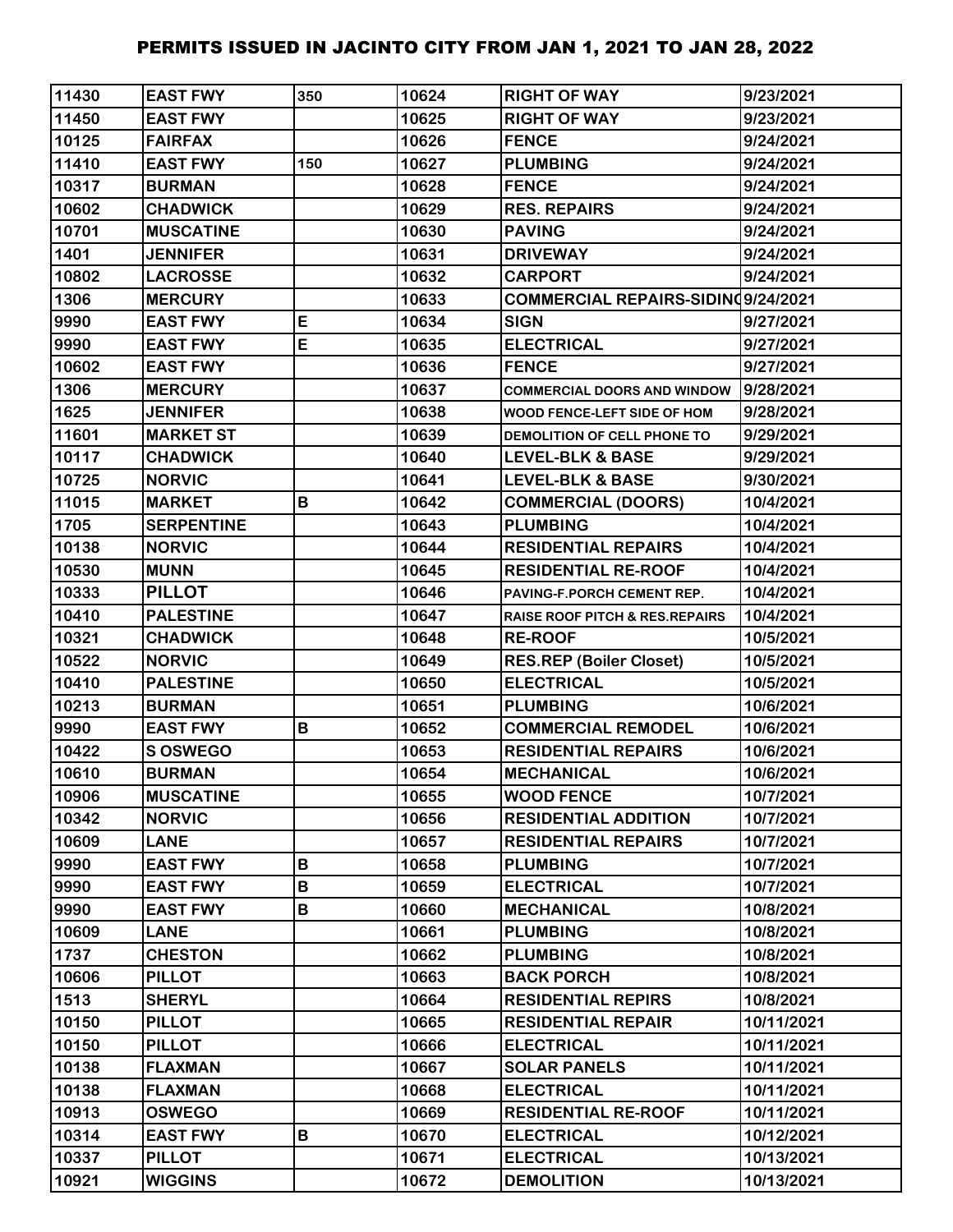| 10921 | <b>WIGGINS</b>    |     | 10673 | <b>NEW RESIDENTIAL HOME</b>               | 10/13/2021 |
|-------|-------------------|-----|-------|-------------------------------------------|------------|
| 10230 | <b>EAST FWY</b>   | 2/3 | 10674 | R.O.W(INSTALL SM                          | 10/14/2021 |
| 10502 | <b>PILLOT</b>     |     | 10675 | <b>REPLACE SIDING</b>                     | 10/14/2021 |
| 10909 | <b>MUSCATINE</b>  |     | 10676 | <b>RESIDENTIAL REPAIR</b>                 | 10/14/2021 |
| 10610 | <b>BURMAN</b>     |     | 10677 | <b>ELECTRICAL</b>                         | 10/14/2021 |
| 11410 | <b>EAST FWY</b>   | 150 | 10678 | <b>FIRE PROTECTION</b>                    | 10/15/2021 |
| 10529 | <b>LACROSSE</b>   |     | 10679 | <b>REROOF</b>                             | 10/15/2021 |
| 4202  | <b>FIDELITY</b>   |     | 10680 | <b>SIGN</b>                               | 10/15/2021 |
| 4202  | <b>FIDELITY</b>   |     | 10681 | <b>ELECTRICAL</b>                         | 10/15/2021 |
| 11117 | <b>MARKET</b>     |     | 10682 | <b>FENCE</b>                              | 10/15/2021 |
| 10134 | <b>PALESTINE</b>  |     | 10683 | <b>PLUMBING</b>                           | 10/18/2021 |
| 9990  | <b>EAST FWY</b>   | B   | 10684 | <b>PLUMBING</b>                           | 10/18/2021 |
| 10433 | <b>PALESTINE</b>  |     | 10685 | <b>RE-ROOF ONLY</b>                       | 10/19/2021 |
| 10433 | <b>PALESTINE</b>  |     | 10686 | <b>DRIVEWAY-HAS DIP-GUTTER</b>            | 10/19/2021 |
| 10525 | <b>BURMAN</b>     |     | 10687 | <b>PLUMBING</b>                           | 10/19/2021 |
| 10214 | <b>PALESTINE</b>  |     | 10688 | <b>LEVEL-SLAB</b>                         | 10/19/2021 |
| 10606 | <b>CHADWICK</b>   |     | 10689 | <b>ACCESSORY BUILDING</b>                 | 10/19/2021 |
| 1606  | <b>BELIN</b>      |     | 10690 | <b>PLUMBING</b>                           | 10/19/2021 |
| 1638  | <b>BELIN</b>      |     | 10691 | <b>GRADE/FILL DIRT</b>                    | 10/19/2021 |
| 10149 | <b>FLAXMAN</b>    |     | 10692 | <b>REROOF</b>                             | 10/20/2021 |
| 10912 | <b>EAST FWY</b>   |     | 10693 | <b>WALL SIGN</b>                          | 10/20/2021 |
| 10912 | <b>EAST FWY</b>   |     | 10694 | DOUBLE SIDED SIGN ON POLE 10/20/2021      |            |
| 10149 | <b>FAIRFAX</b>    |     | 10695 | <b>PLUMBING</b>                           | 10/20/2021 |
| 1501  | <b>JENNIFER</b>   |     | 10696 | <b>RESIDENTIAL REPAIRS</b>                | 10/21/2021 |
| 10114 | <b>PALESTINE</b>  |     | 10697 | NEW RESIDENTIAL - BUILDING 10/21/2021     |            |
| 1638  | <b>BELIN</b>      |     | 10698 | <b>WOOD FENCE</b>                         | 10/21/2021 |
| 10909 | <b>MUSCATINE</b>  |     | 10699 | BLOCK & BASE FOUNDATION 10/21/2021        |            |
| 10522 | <b>FLAXMAN</b>    |     | 10700 | <b>DRIVEWAY</b>                           | 10/21/2021 |
| 10226 | <b>MUNN</b>       |     | 10701 | <b>RESIDENTIAL RE-ROOF</b>                | 10/22/2021 |
| 10125 | <b>RUMAR</b>      |     | 10702 | RESD REP-BTHRM FLRS/SHWR 10/22/2021       |            |
| 10521 | <b>NORVIC</b>     |     | 10703 | ACCESSORY BUILDING-SHED  10/25/2021       |            |
| 10117 | <b>PALESTINE</b>  |     | 10704 | RES.REPAIRS(SIDING, PAINT, F   10/25/2021 |            |
| 10518 | <b>WIGGINS</b>    |     | 10705 | <b>ACCESSORY BUILDING</b>                 | 10/25/2021 |
| 10725 | <b>NORVIC</b>     |     | 10706 | <b>PLUMBING</b>                           | 10/25/2021 |
| 10409 | <b>N LACROSSE</b> |     | 10707 | <b>RESIDENTIAL REPAIRS</b>                | 10/26/2021 |
| 10530 | <b>NORVIC</b>     |     | 10708 | <b>REPLACE SIDING</b>                     | 10/26/2021 |
| 1405  | <b>HOLLAND</b>    |     | 10709 | <b>PLUMBING</b>                           | 10/27/2021 |
| 10608 | <b>OSWEGO</b>     |     | 10710 | <b>SOLAR PANELS</b>                       | 10/27/2021 |
| 10608 | <b>OSWEGO</b>     |     | 10711 | <b>ELECTRICAL</b>                         | 10/27/2021 |
| 10333 | <b>MUNN</b>       |     | 10712 | <b>RESIDENTIAL RE-ROOF</b>                | 10/27/2021 |
| 10905 | <b>VERANO</b>     |     | 10713 | <b>PLUMBING</b>                           | 10/28/2021 |
| 10433 | <b>PALESTINE</b>  |     | 10714 | <b>ELECTRICAL</b>                         | 10/28/2021 |
| 10237 | <b>PILLOT</b>     |     | 10715 | <b>ELECTRICAL</b>                         | 10/28/2021 |
| 10209 | <b>FLAXMAN</b>    |     | 10716 | <b>RESIDENTIAL RE-ROOF</b>                | 10/28/2021 |
| 1613  | <b>MERCURY</b>    |     | 10717 | <b>MECHANICAL</b>                         | 10/29/2021 |
| 10114 | <b>PALESTINE</b>  |     | 10718 | <b>PLUMBING</b>                           | 10/29/2021 |
| 11506 | <b>LANE</b>       |     | 10719 | <b>ELECTRICAL</b>                         | 10/29/2021 |
| 10901 | <b>LACROSSE</b>   |     | 10720 | <b>WOOD FENCE 6FT TALL</b>                | 11/1/2021  |
| 10901 | <b>OSWEGO</b>     |     | 10721 | NEW GARAGE FOUNDATION ONL 11/1/2021       |            |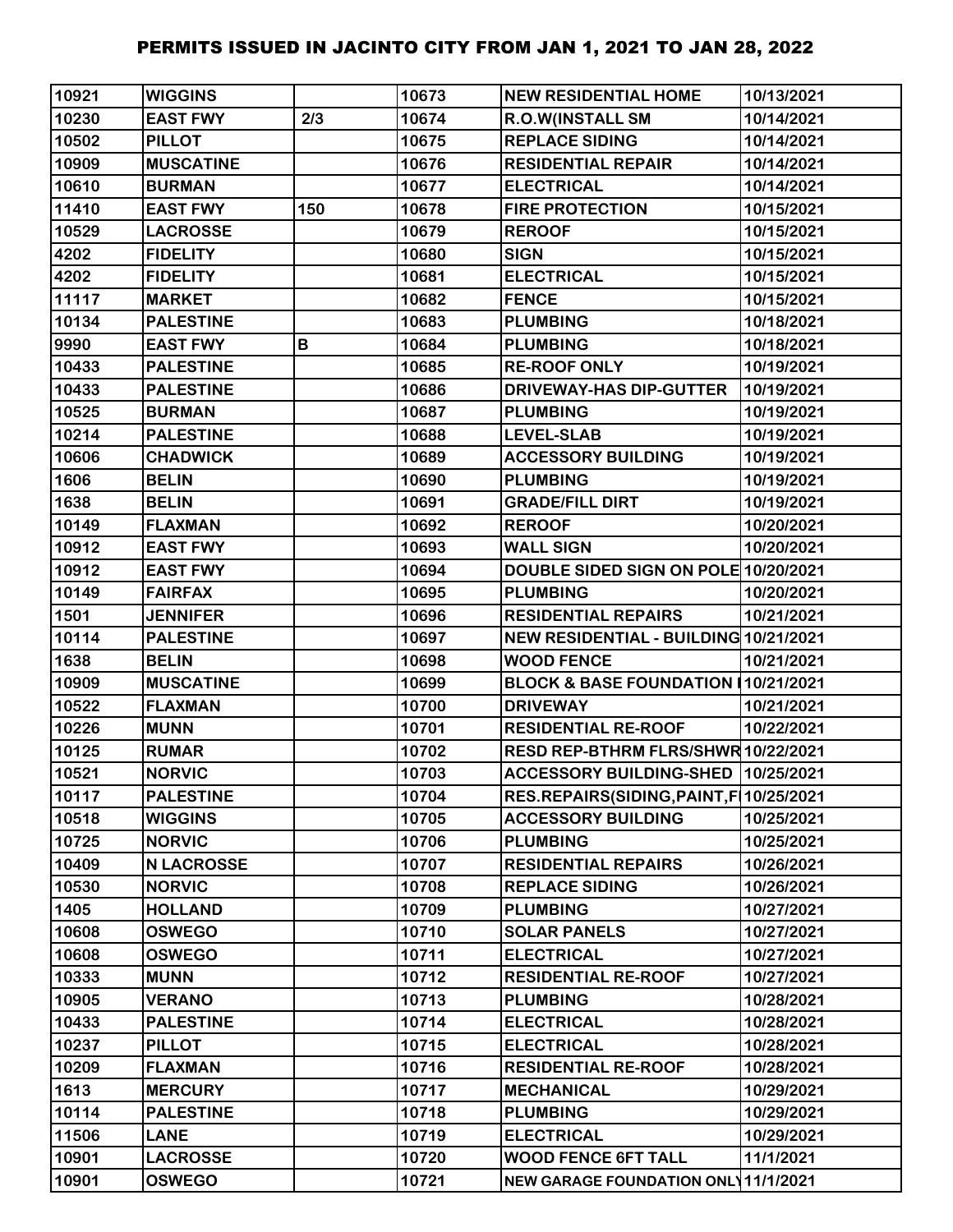| 1613  | <b>MERCURY</b>    |   | 10722 | <b>DRIVEWAY</b>                      | 11/1/2021  |
|-------|-------------------|---|-------|--------------------------------------|------------|
| 10334 | <b>FAIRFAX</b>    |   | 10723 | <b>FENCE AND SIDING</b>              | 11/1/2021  |
| 10345 | <b>FLAXMAN</b>    |   | 10724 | <b>DRIVEWAY</b>                      | 11/1/2021  |
| 10605 | <b>BURMAN</b>     |   | 10725 | <b>REROOF</b>                        | 11/1/2021  |
| 10203 | <b>MARKET</b>     | H | 10726 | <b>ELECTRICAL</b>                    | 11/1/2021  |
| 1529  | <b>JENNIFER</b>   |   | 10727 | <b>PLUMBING</b>                      | 11/2/2021  |
| 10421 | <b>MUSCATINE</b>  |   | 10728 | <b>FOUNDATION REPAIR</b>             | 11/3/2021  |
| 10118 | <b>MUNN</b>       |   | 10729 | <b>DEMOLITION (GARAGE)</b>           | 11/3/2021  |
| 10150 | <b>WIGGINS</b>    |   | 10730 | <b>REROOF</b>                        | 11/3/2021  |
| 10202 | <b>WIGGINS</b>    |   | 10732 | <b>RESIDENTIAL RE-ROOF</b>           | 11/5/2021  |
| 10734 | <b>NORVIC</b>     |   | 10734 | <b>ELECTRICAL</b>                    | 11/5/2021  |
| 10237 | <b>PILLOT</b>     |   | 10735 | <b>MECHANICAL</b>                    | 11/5/2021  |
| 10706 | <b>LACROSSE</b>   |   | 10736 | <b>PLUMBING</b>                      | 11/8/2021  |
| 1726  | <b>BELIN</b>      |   | 10737 | <b>RESIDENTIAL REPAIRS</b>           | 11/8/2021  |
| 11021 | <b>FLAXMAN</b>    |   | 10738 | <b>REROOF</b>                        | 11/8/2021  |
| 10342 | <b>NORVIC</b>     |   | 10739 | <b>ELECTRICAL</b>                    | 11/8/2021  |
| 10713 | <b>MUSCATINE</b>  |   | 10740 | <b>ELECTRICAL</b>                    | 11/8/2021  |
| 10905 | <b>INVIERNO</b>   |   | 10741 | <b>DEMOLITION</b>                    | 11/8/2021  |
| 10214 | <b>PALESTINE</b>  |   | 10742 | <b>RESIDENTIAL REPAIRS</b>           | 11/9/2021  |
| 10701 | <b>PILLOT</b>     |   | 10743 | <b>ELECTRICAL</b>                    | 11/9/2021  |
| 10317 | <b>MUNN</b>       |   | 10744 | <b>REROOF</b>                        | 11/9/2021  |
| 1514  | <b>BELIN</b>      |   | 10745 | <b>RESIDENTIAL ADDITION</b>          | 11/10/2021 |
| 10230 | EAST FWY 2/3      |   | 10746 | <b>ELECTRICAL</b>                    | 11/10/2021 |
| 10142 | <b>NORVIC</b>     |   | 10747 | <b>PLUMBING - GTO</b>                | 11/10/2021 |
| 10706 | <b>FLAXMAN</b>    |   | 10748 | <b>SIDING</b>                        | 11/10/2021 |
| 11617 | <b>LORD</b>       |   | 10749 | <b>FENCE (GATE)</b>                  | 11/11/2021 |
| 10634 | <b>CHADWICK</b>   |   | 10750 | <b>ELECTRICAL</b>                    | 11/11/2021 |
| 10743 | <b>NORVIC</b>     |   | 10751 | <b>PLUMBING</b>                      | 11/11/2021 |
| 10401 | <b>FLAXMAN</b>    |   | 10752 | <b>SIDING, WINDOWS &amp; DOORS</b>   | 11/11/2021 |
| 10230 | <b>EAST FWY</b>   |   | 10753 | <b>PLUMBING</b>                      | 11/11/2021 |
| 11420 | <b>LANE</b>       |   | 10754 | <b>ELECTRICAL</b>                    | 11/11/2021 |
| 10345 | <b>N LACROSSE</b> |   | 10755 | <b>SIDING AND WINDOWS</b>            | 11/12/2021 |
| 1513  | <b>SHERYL</b>     |   | 10756 | <b>ELECTRICAL</b>                    | 11/12/2021 |
| 11500 | <b>EAST FWY</b>   |   | 10757 | <b>ELECTRICAL - SIGN</b>             | 11/12/2021 |
| 11500 | <b>EAST FWY</b>   |   | 10758 | SIGN A, B, C & D                     | 11/12/2021 |
| 1708  | <b>KERBY</b>      |   | 10759 | <b>REROOF</b>                        | 11/15/2021 |
| 10705 | <b>MARKET</b>     |   | 10761 | PAVING-PARKING LOT REPAIR 11/15/2021 |            |
| 11519 | <b>MARKET ST</b>  |   | 10762 | <b>PLUMBING</b>                      | 11/15/2021 |
| 10101 | <b>NORVIC</b>     |   | 10763 | <b>REROOF</b>                        | 11/17/2021 |
| 10714 | <b>FLAXMAN</b>    |   | 10764 | <b>ACCESSORY BUIILDING</b>           | 11/17/2021 |
| 10501 | <b>MUSCATINE</b>  |   | 10765 | REPLACE SHEET METAL ROOF 11/18/2021  |            |
| 10512 | <b>MUSCATINE</b>  |   | 10766 | <b>PAVING</b>                        | 11/18/2021 |
| 11519 | <b>MARKET ST</b>  |   | 10767 | <b>PLUMBING</b>                      | 11/18/2021 |
| 10142 | <b>PALESTINE</b>  |   | 10768 | <b>CARPORT</b>                       | 11/18/2021 |
| 10409 | N OSWEGO          |   | 10769 | <b>CARPORT</b>                       | 11/18/2021 |
| 10336 | <b>PALESTINE</b>  |   | 10770 | <b>SIGN</b>                          | 11/19/2021 |
| 1402  | <b>HOLLAND</b>    |   | 10771 | <b>MECHANICAL</b>                    | 11/19/2021 |
| 1613  | <b>MERCURY</b>    |   | 10772 | <b>ELECTRICAL</b>                    | 11/19/2021 |
| 11519 | <b>MARKET ST</b>  |   | 10773 | <b>PAVING</b>                        | 11/19/2021 |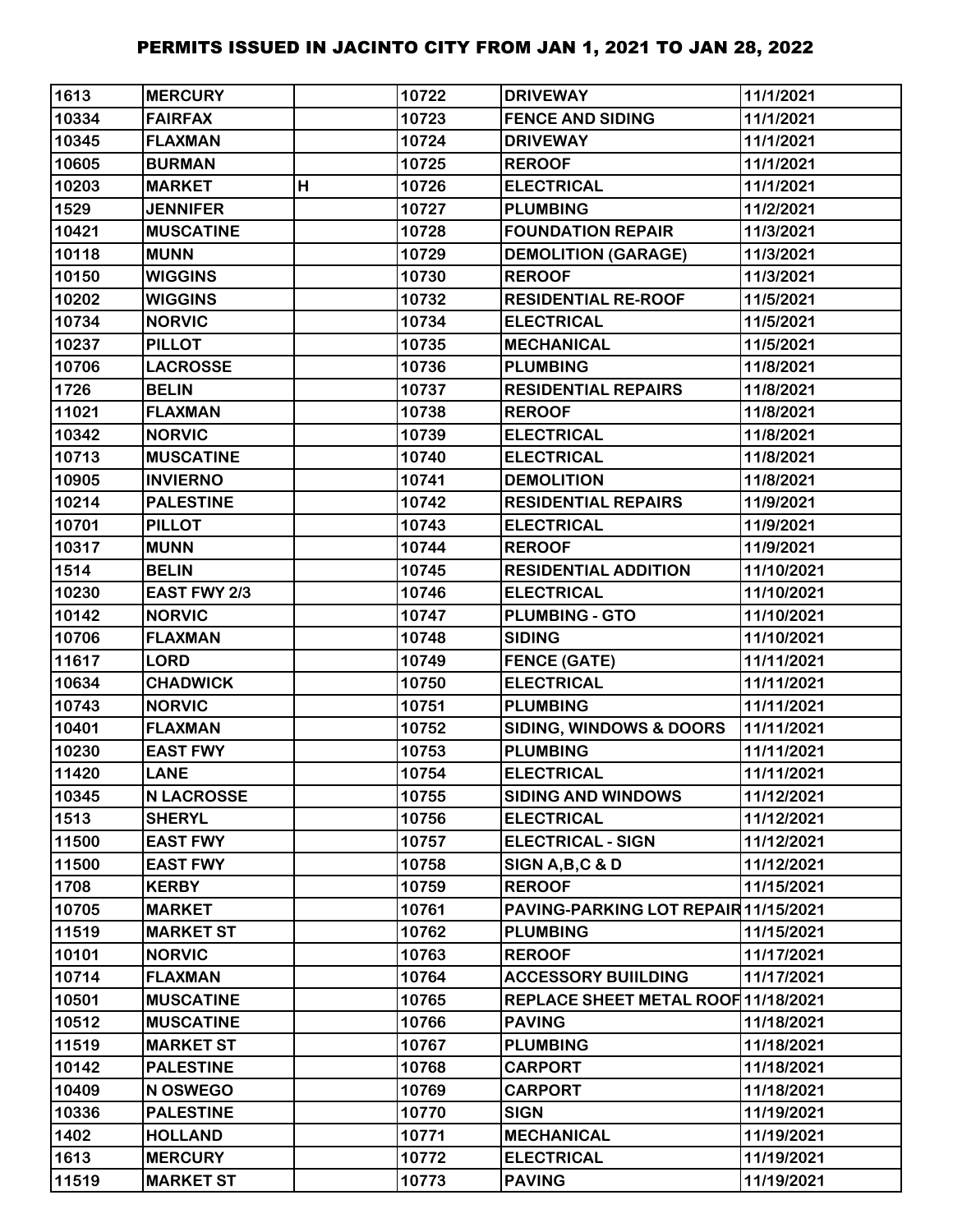| 10921 | <b>WIGGINS</b>   | 10774 | <b>PLUMBING</b>                          | 11/19/2021 |
|-------|------------------|-------|------------------------------------------|------------|
| 10429 | <b>PALESTINE</b> | 10775 | <b>PAVING</b>                            | 11/19/2021 |
| 11501 | <b>TILIA</b>     | 10776 | RESIDENTIAL ADDITION & REPAIR 11/22/2021 |            |
| 11450 | <b>EAST FWY</b>  | 10777 | NEW LED DIGITAL BILLBOARD 11/22/2021     |            |
| 10832 | <b>LANE</b>      | 10778 | <b>PLUMBING</b>                          | 11/22/2021 |
| 1625  | <b>JENNIFER</b>  | 10779 | <b>PLUMBING</b>                          | 11/22/2021 |
| 10518 | <b>FLAXMAN</b>   | 10780 | <b>REROOF</b>                            | 11/22/2021 |
| 1211  | <b>MERCURY</b>   | 10781 | <b>REPAIR SHED</b>                       | 11/22/2021 |
| 1317  | <b>JENNIFER</b>  | 10782 | <b>REPLACE SIDING</b>                    | 11/22/2021 |
| 10230 | <b>EAST FWY</b>  | 10783 | <b>DEMOLITION</b>                        | 11/23/2021 |
| 10525 | <b>BURMAN</b>    | 10784 | <b>MECHANICAL</b>                        | 11/23/2021 |
| 10525 | <b>BURMAN</b>    | 10785 | <b>ELECTRICAL</b>                        | 11/24/2021 |
| 11216 | <b>MUNN</b>      | 10786 | <b>PLUMBING</b>                          | 11/24/2021 |
| 10230 | <b>EAST FWY</b>  | 10787 | NEW COMMERCIAL - BUILDING 11/24/2021     |            |
| 10909 | <b>MUSCATINE</b> | 10788 | <b>RESIDENTIAL RE-ROOF</b>               | 11/24/2021 |
| 10810 | <b>BURMAN</b>    | 10789 | <b>PAVING</b>                            | 11/29/2021 |
| 10101 | <b>FLAXMAN</b>   | 10790 | <b>PLUMBING</b>                          | 11/29/2021 |
| 11020 | <b>MUNN</b>      | 10791 | <b>CARPORT</b>                           | 11/29/2021 |
| 10214 | <b>PALESTINE</b> | 10792 | <b>PLUMBING</b>                          | 11/30/2021 |
| 11216 | <b>MUNN</b>      | 10793 | <b>PLUMBING</b>                          | 12/1/2021  |
| 1506  | <b>CHESTON</b>   | 10794 | <b>ACCESSORY BUILDING</b>                | 12/1/2021  |
| 10233 | <b>MUNN</b>      | 10795 | <b>ACCESSORY BUILDING</b>                | 12/2/2021  |
| 10934 | <b>EAST FWY</b>  | 10796 | <b>SIGN</b>                              | 12/3/2021  |
| 10934 | <b>EAST FWY</b>  | 10797 | <b>ELECTRICAL</b>                        | 12/3/2021  |
| 10934 | <b>VERANO</b>    | 10798 | <b>DEMOLITION</b>                        | 12/6/2021  |
| 10214 | <b>PALESTINE</b> | 10799 | <b>ELECTRICAL</b>                        | 12/6/2021  |
| 11016 | <b>MUNN</b>      | 10800 | RESIDENTIAL REPAIRS & LEV   12/6/2021    |            |
| 1301  | <b>JENNIFER</b>  | 10801 | <b>REROOF</b>                            | 12/7/2021  |
| 1402  | <b>HOLLAND</b>   | 10802 | <b>FENCE-IRON BAR</b>                    | 12/7/2021  |
| 10826 | <b>MUSCATINE</b> | 10803 | <b>REPLACE STUCCO SIDING</b>             | 12/8/2021  |
| 10509 | <b>MUNN</b>      | 10804 | ACCESSORY BUILDING (SHED) 12/8/2021      |            |
| 10802 | <b>MUSCATINE</b> | 10805 | <b>FENCE-IRON BAR</b>                    | 12/9/2021  |
| 1734  | <b>BELIN</b>     | 10806 | <b>FENCE</b>                             | 12/9/2021  |
| 10230 | <b>EAST FWY</b>  | 10807 | UNDERGROUND STORAGE TANK 12/9/2021       |            |
| 1705  | <b>CASPERSON</b> | 10808 | <b>REROOF</b>                            | 12/9/2021  |
| 10909 | <b>MUSCATINE</b> | 10809 | <b>DRIVEWAY</b>                          | 12/9/2021  |
| 10921 | <b>WIGGINS</b>   | 10810 | <b>MECHANICAL</b>                        | 12/13/2021 |
| 10729 | <b>PILLOT</b>    | 10811 | <b>ELECTRICAL</b>                        | 12/13/2021 |
| 935   | <b>MERCURY</b>   | 10812 | <b>ELECTRICAL</b>                        | 12/14/2021 |
| 10921 | <b>WIGGINS</b>   | 10813 | <b>PLUMBING</b>                          | 12/14/2021 |
| 10325 | <b>MARKET C</b>  | 10814 | <b>MECHANICAL</b>                        | 12/14/2021 |
| 10821 | <b>MUSCATINE</b> | 10815 | <b>PLUMBING</b>                          | 12/14/2021 |
| 10114 | <b>PALESTINE</b> | 10816 | <b>ELECTRICAL</b>                        | 12/14/2021 |
| 10921 | <b>WIGGINS</b>   | 10817 | <b>ELECTRICAL</b>                        | 12/15/2021 |
| 10729 | <b>PILLOT</b>    | 10818 | <b>REPLACE WINDOW,</b>                   | 12/15/2021 |
| 10237 | <b>PILLOT</b>    | 10819 | <b>DRIVEWAY AND PA</b>                   | 12/15/2021 |
| 10633 | <b>FLAXMAN</b>   | 10820 | <b>NEW RESIDENTIAL HOUSE</b>             | 12/15/2021 |
| 10502 | <b>PALESTINE</b> | 10821 | <b>FENCE</b>                             | 12/15/2021 |
| 1405  | <b>HOLLAND</b>   | 10822 | <b>FIRE PROTECTION</b>                   | 12/16/2021 |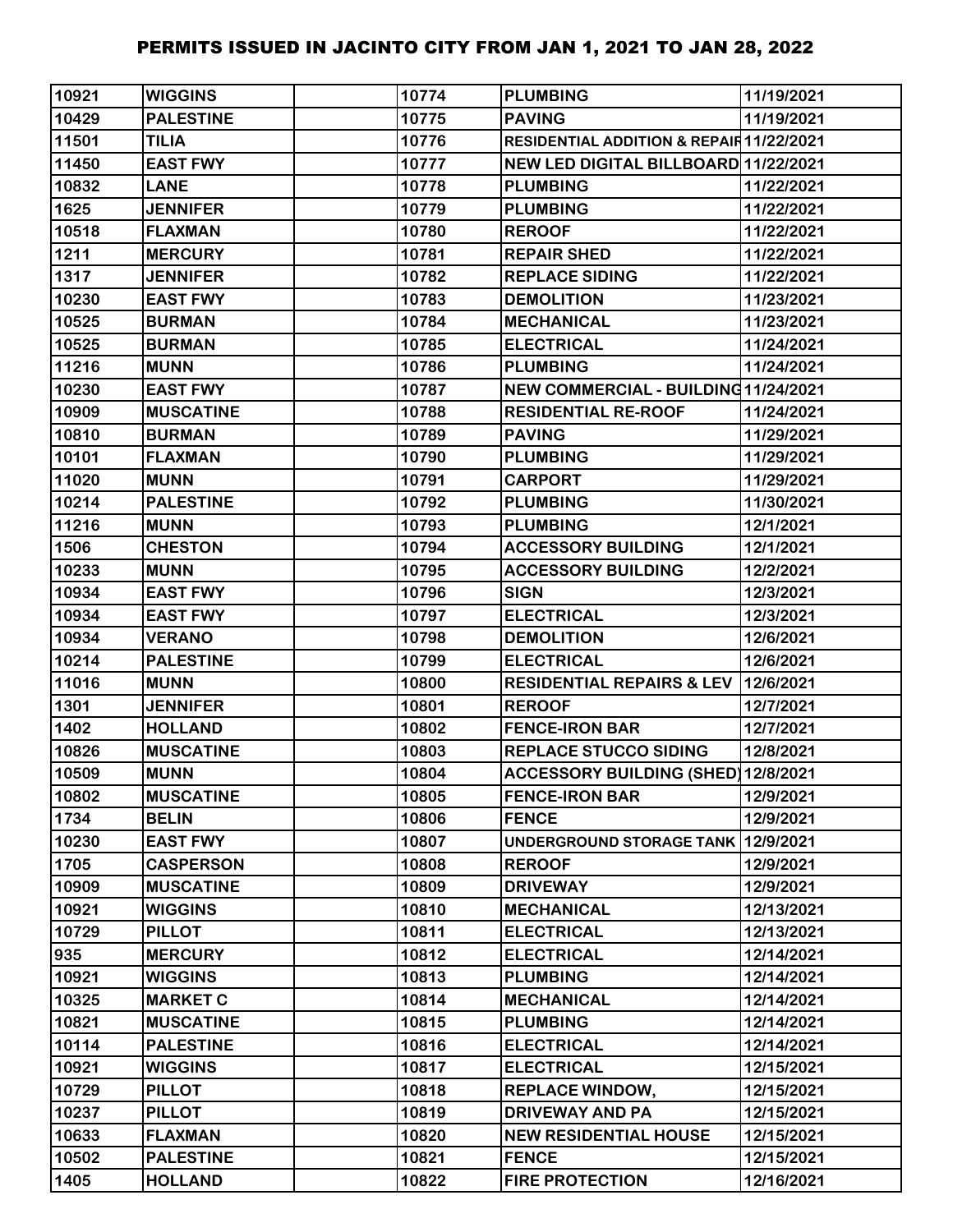| 10114 | <b>PALESTINE</b>  | 10823 | <b>IMECHANICAL</b>                  | 12/16/2021 |
|-------|-------------------|-------|-------------------------------------|------------|
| 10138 | <b>PILLOT</b>     | 10824 | <b>ACCESSORY BUILDING</b>           | 12/16/2021 |
| 10317 | <b>MUNN</b>       | 10825 | REPLACE WINDOWS & PAVING 12/20/2021 |            |
| 10434 | <b>PILLOT</b>     | 10826 | <b>NEW MAIL BOX</b>                 | 12/21/2021 |
| 10142 | <b>NORVIC</b>     | 10827 | <b>FOUNDATION REPAIR</b>            | 12/22/2021 |
| 11509 | <b>FLAXMAN</b>    | 10828 | <b>RESIDENTIAL REMODEL</b>          | 12/22/2021 |
| 1430  | <b>HORATIO</b>    | 10829 | <b>PLUMBING</b>                     | 12/27/2021 |
| 10122 | <b>WIGGINS</b>    | 10830 | <b>REPLACE SIDING</b>               | 12/28/2021 |
| 10608 | <b>OSWEGO</b>     | 10831 | <b>DRIVEWAY</b>                     | 12/28/2021 |
| 10230 | <b>EAST FWY</b>   | 10832 | <b>PLUMBING</b>                     | 12/28/2021 |
| 1301  | <b>JENNIFER</b>   | 10833 | <b>ACCESSORY BUILDING</b>           | 12/28/2021 |
| 1713  | <b>HOLLAND</b>    | 10834 | <b>ACCESSORY BLDG- (C</b>           | 12/29/2021 |
| 10317 | <b>WIGGINS</b>    | 10835 | <b>ELECTRICAL</b>                   | 12/29/2021 |
| 10912 | <b>EAST FWY</b>   | 10836 | <b>COMMERCIAL REMODEL</b>           | 12/29/2021 |
| 10101 | <b>PILLOT</b>     | 10837 | <b>ELECTRICAL</b>                   | 12/29/2021 |
| 10410 | N OSWEGO          | 10838 | CARPORT-METAL/GALV                  | 12/30/2021 |
| 10230 | <b>EAST FWY</b>   | 10839 | <b>ELECTRICAL</b>                   | 1/3/2022   |
| 10137 | <b>RUMAR</b>      | 10840 | PAVING(ON PREMISES SIDEWALK         | 1/3/2022   |
| 11509 | <b>FLAXMAN</b>    | 10841 | <b>PLUMBING</b>                     | 1/3/2022   |
| 10101 | <b>PILLOT</b>     | 10842 | <b>MECHANICAL</b>                   | 1/3/2022   |
| 10429 | <b>WIGGINS</b>    | 10843 | <b>ELECTRICAL</b>                   | 1/4/2022   |
| 1529  | <b>JENNIFER</b>   | 10844 | <b>PAVING</b>                       | 1/4/2022   |
| 10714 | <b>FLAXMAN</b>    | 10845 | <b>PAVING</b>                       | 1/5/2022   |
| 10214 | <b>PALESTINE</b>  | 10846 | <b>PLUMBING</b>                     | 1/5/2022   |
| 10608 | <b>OSWEGO</b>     | 10847 | <b>RESIDENTIAL-REMODEL(S</b>        | 1/5/2022   |
| 10608 | <b>OSWEGO</b>     | 10848 | <b>ELECTRICAL FOR SALAR</b>         | 1/5/2022   |
| 10906 | <b>FLAXMAN</b>    | 10849 | RES.-REM(FOUNDATION-FUTURE          | 1/5/2022   |
| 1423  | KERBEY 1/2        | 10850 | <b>ELECTRICAL</b>                   | 1/5/2022   |
| 10809 | <b>MUSCATINE</b>  | 10851 | <b>DRIVEWAY</b>                     | 1/5/2022   |
| 10305 | <b>FLAXMAN</b>    | 10852 | <b>FENCE</b>                        | 1/5/2022   |
| 10142 | <b>NORVIC</b>     | 10853 | <b>RESIDENTIAL REPAIRS</b>          | 1/5/2022   |
| 10814 | <b>LACROSSE</b>   | 10854 | <b>RESIDENTIAL - REMODEL</b>        | 1/6/2022   |
| 1402  | <b>HOLLAND</b>    | 10855 | <b>NEW COMMERCIAL - BUILDING R</b>  | 1/10/2022  |
| 1421  | <b>SERPENTINE</b> | 10856 | RES.REP.(RELEVEL A FLOOR/NE         | 1/11/2022  |
| 10717 | <b>PILLOT</b>     | 10857 | RES.REPAIRS(SIDING&WINDOWS)         | 1/11/2022  |
| 11519 | <b>MARKET ST</b>  | 10858 | FIRE PROTECTION(FIRE ALARM)         | 1/11/2022  |
| 11505 | <b>SEAGRAM</b>    | 10859 | <b>RESIDENTIAL - REMODEL</b>        | 1/11/2022  |
| 11509 | <b>FLAXMAN</b>    | 10860 | <b>ELECTRICAL</b>                   | 1/11/2022  |
| 10912 | <b>EAST FWY</b>   | 10861 | <b>PLUMBING</b>                     | 1/11/2022  |
| 1501  | <b>JENNIFER</b>   | 10862 | <b>ELECTRICAL</b>                   | 1/12/2022  |
| 10230 | <b>EAST FWY</b>   | 10863 | <b>MECHANICAL</b>                   | 1/12/2022  |
| 10230 | <b>EAST FWY</b>   | 10864 | <b>REFRIGERATION</b>                | 1/12/2022  |
| 10521 | <b>FAIRFAX</b>    | 10865 | <b>ELECTRICAL</b>                   | 1/13/2022  |
| 10324 | <b>PALESTINE</b>  | 10866 | <b>SIGN</b>                         | 1/14/2022  |
| 10101 | <b>PILLOT</b>     | 10867 | <b>PLUMBING</b>                     | 1/14/2022  |
| 10417 | <b>FLAXMAN</b>    | 10868 | <b>RESIDENTIAL REPAIRS</b>          | 1/14/2022  |
| 10912 | <b>EAST FWY</b>   | 10869 | <b>ELECTRICAL</b>                   | 1/18/2022  |
| 11509 | <b>FLAXMAN</b>    | 10870 | <b>MECHANICAL</b>                   | 1/18/2022  |
| 10714 | <b>PILLOT</b>     | 10871 | <b>ELECTRICAL</b>                   | 1/19/2022  |